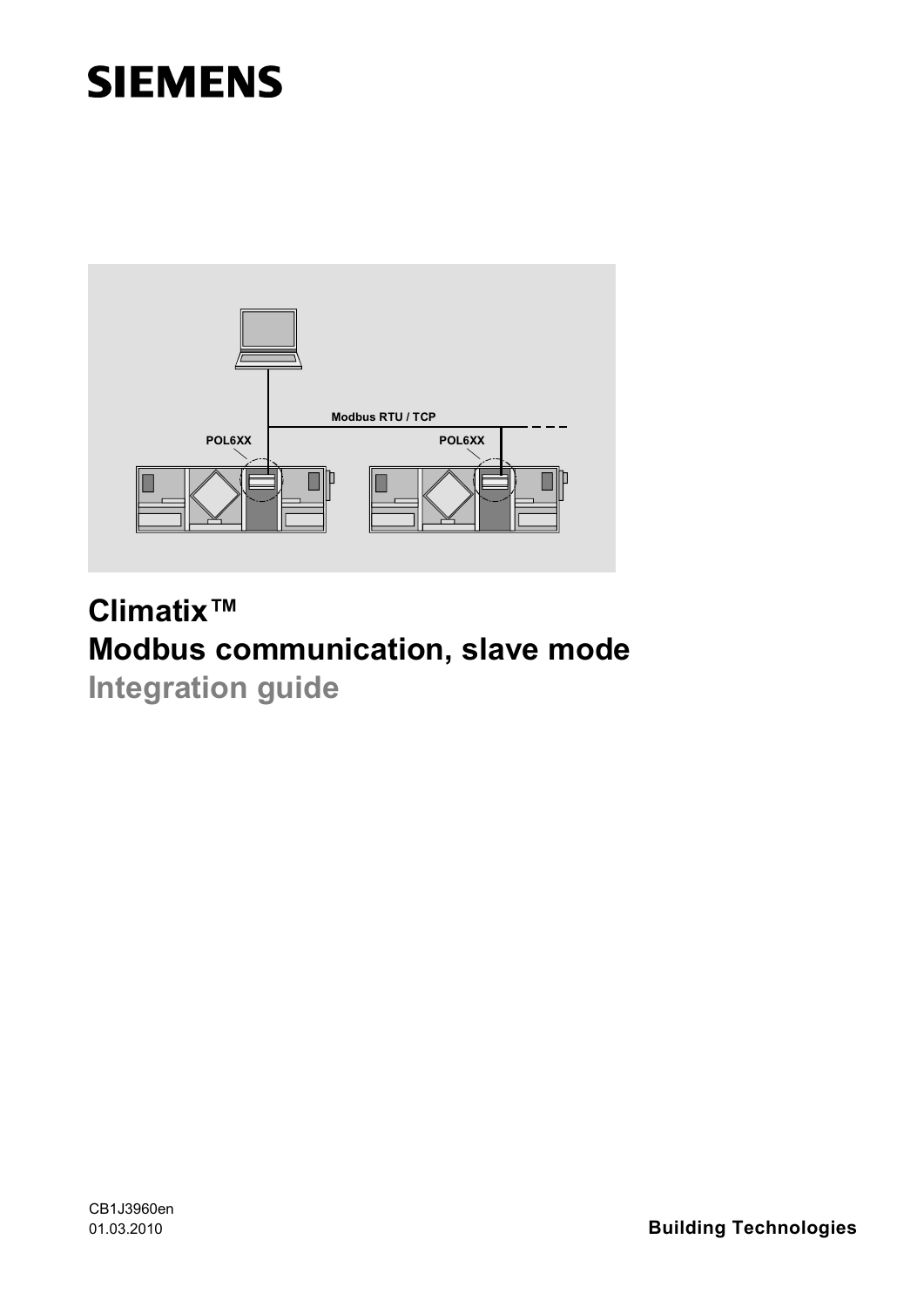Siemens Switzerland Ltd. Building Technologies Group International Headquarters Gubelstrasse 22 CH-6301 Zug Tel. +41 41-724 24 24 Fax +41 41-724 35 22 www.siemens.com/sbt

2 / 28

© 2010 Siemens Switzerland Ltd. Subject to change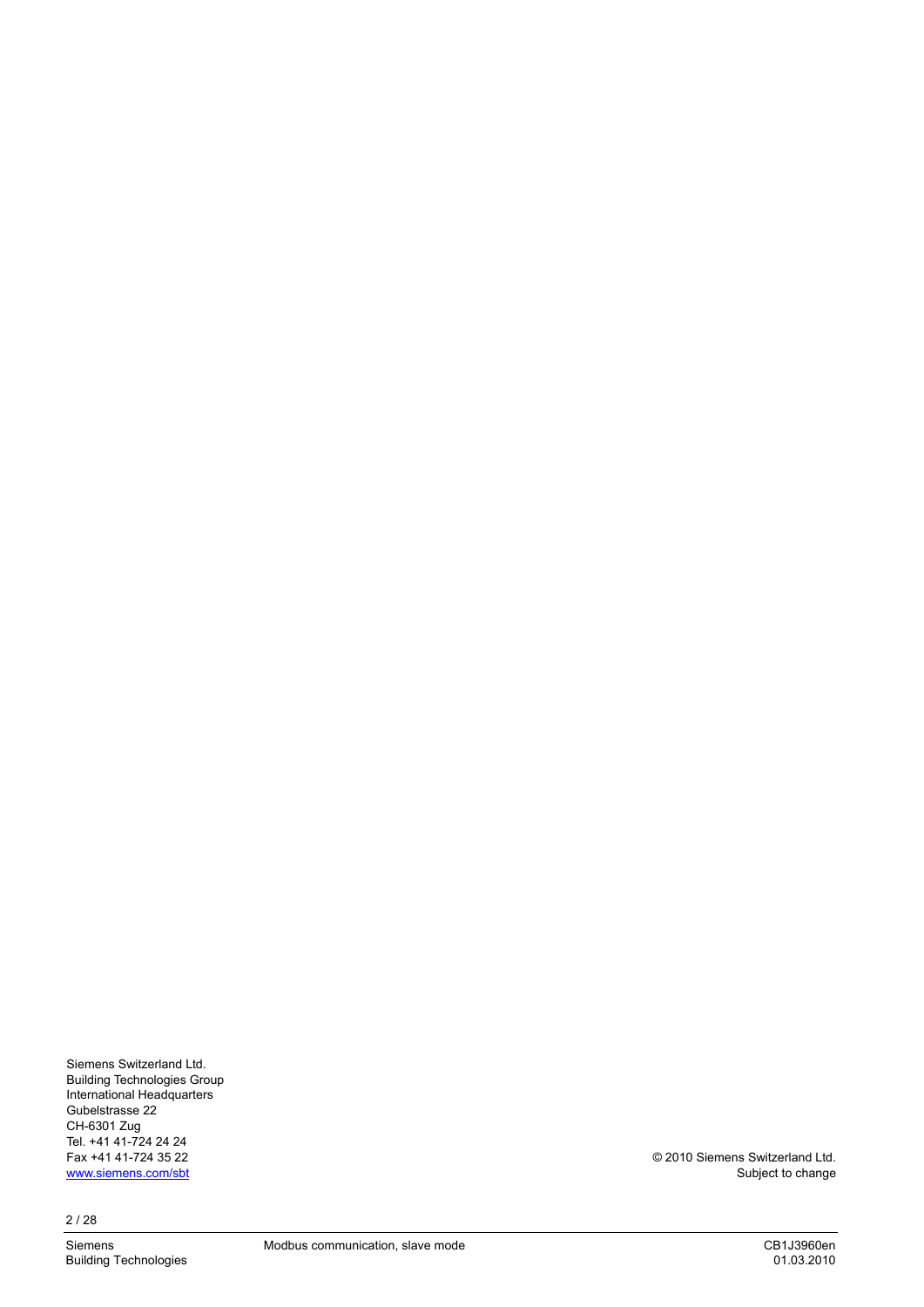# **Table of contents**

| 1            |  |
|--------------|--|
| 1.1          |  |
| 1.2          |  |
| 1.3          |  |
| 1.4          |  |
| 1.5          |  |
| 1.6          |  |
| 17           |  |
| 1.8          |  |
| $\mathbf{2}$ |  |
| 2.1          |  |
| 2.2          |  |
| 2.3          |  |
| 2.4          |  |
| 2.5          |  |
| 2.6          |  |
|              |  |
| 3            |  |
| 3.1          |  |
| 3.2          |  |
| 3.3          |  |
| 3.4          |  |
| 3.5          |  |
| 4            |  |
| 4.1          |  |
| 4.2          |  |
| 4.3          |  |
| 5            |  |
| 5.1          |  |
| 5.2          |  |
| 5.3          |  |
| 5.4          |  |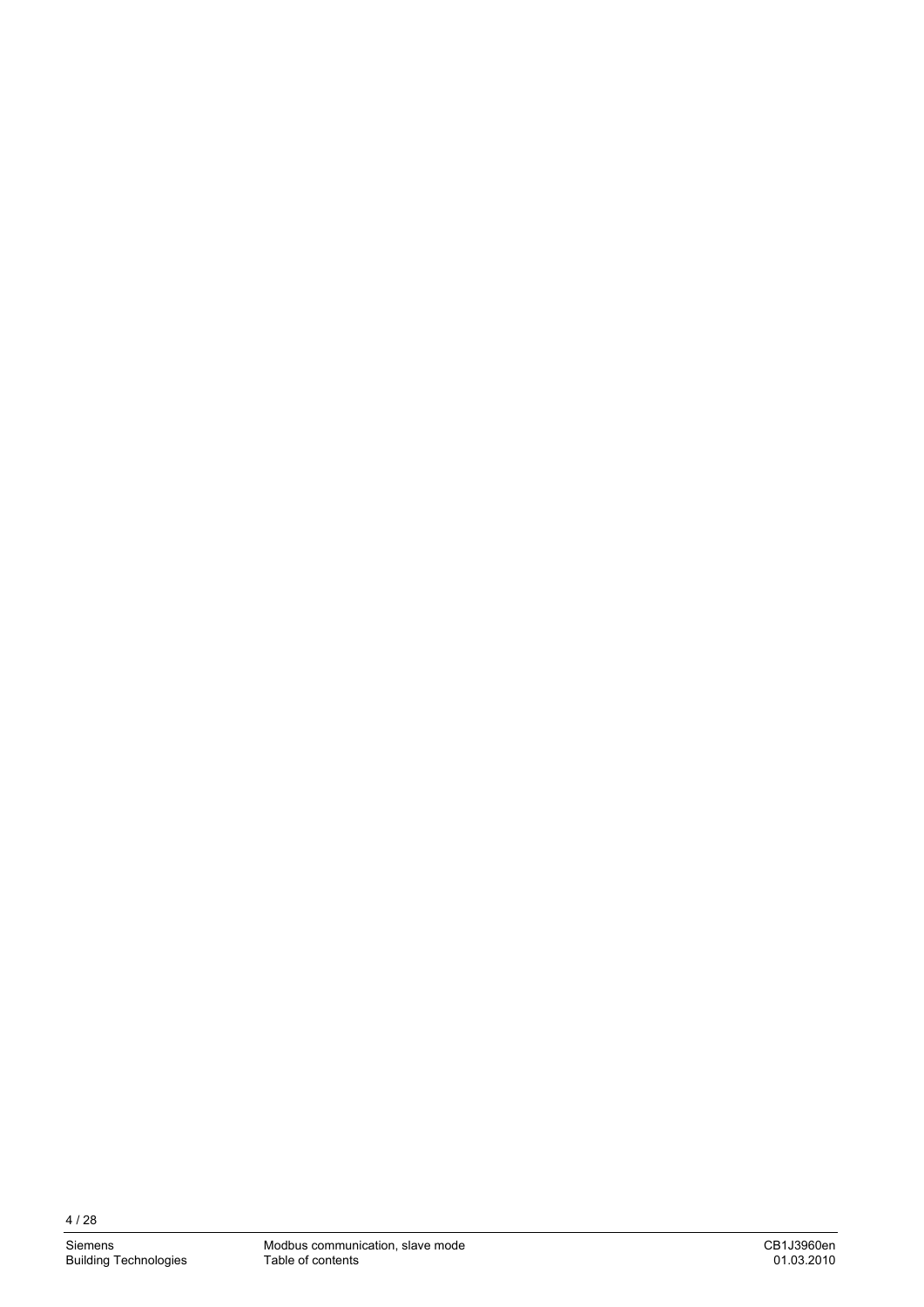# **1 About this document**

# **1.1 Revision history**

| <b>Version</b> | <b>Date</b> | <b>Changes</b> | <b>Section</b> | <b>Pages</b> |
|----------------|-------------|----------------|----------------|--------------|
| 1.0            | 01.03.2010  | First edition  |                |              |
|                |             |                |                |              |

# **1.2 Before you start**

| This document applies to the following products:<br><b>Validity</b> |                                                                                                                                                                                                                                                                              |               |                          |  |
|---------------------------------------------------------------------|------------------------------------------------------------------------------------------------------------------------------------------------------------------------------------------------------------------------------------------------------------------------------|---------------|--------------------------|--|
|                                                                     | <b>Name</b>                                                                                                                                                                                                                                                                  | Type (ASN)    | <b>Short name</b>        |  |
|                                                                     | Modbus communication module                                                                                                                                                                                                                                                  | POL902.00/STD | Modbus module            |  |
|                                                                     | Controller with onboard modbus                                                                                                                                                                                                                                               | POL63x.00/STD | <b>Basic controller</b>  |  |
|                                                                     | Controller with onboard TCP/IP                                                                                                                                                                                                                                               | POL638.00/STD | <b>TCP/IP controller</b> |  |
| Product versions                                                    | Description and functional scope of the products are based on the Climatix Valid<br>Version Set 8.0 or higher and application based on standard AHU.                                                                                                                         |               |                          |  |
| <b>Target audience</b>                                              | This document is intended for the following audience:<br>• Modbus system integrators<br>• Measuring and control engineering staff<br>• Sales and commissioning staff                                                                                                         |               |                          |  |
| <b>Prerequisites</b>                                                | The above target audience:<br>• Has general professional knowledge on planning and commissioning HVAC<br>technology measuring and control solutions.<br>• Has basic knowledge of Modbus.<br>• Has the additional reference addresses documentation for the specific product. |               |                          |  |
| 1.3<br><b>Reference documents</b>                                   |                                                                                                                                                                                                                                                                              |               |                          |  |
| <b>Further information</b>                                          | The following documents contain additional information on the products described<br>in this manual:                                                                                                                                                                          |               |                          |  |
|                                                                     | <b>Document</b>                                                                                                                                                                                                                                                              |               | Order no.                |  |
|                                                                     | Data sheet "Communication module Modbus"                                                                                                                                                                                                                                     |               | CB1Q3934en               |  |
|                                                                     | Basic documentation "Modbus communication module"                                                                                                                                                                                                                            |               | CB1P3934en               |  |
|                                                                     | Reference addresses "Modbus communication, slave mode"<br>CB1Y3961en<br>Note! Uniqe documentation for each application.                                                                                                                                                      |               |                          |  |
|                                                                     | Basic documentation "Standard Application AHU"                                                                                                                                                                                                                               |               | CB1P3977en               |  |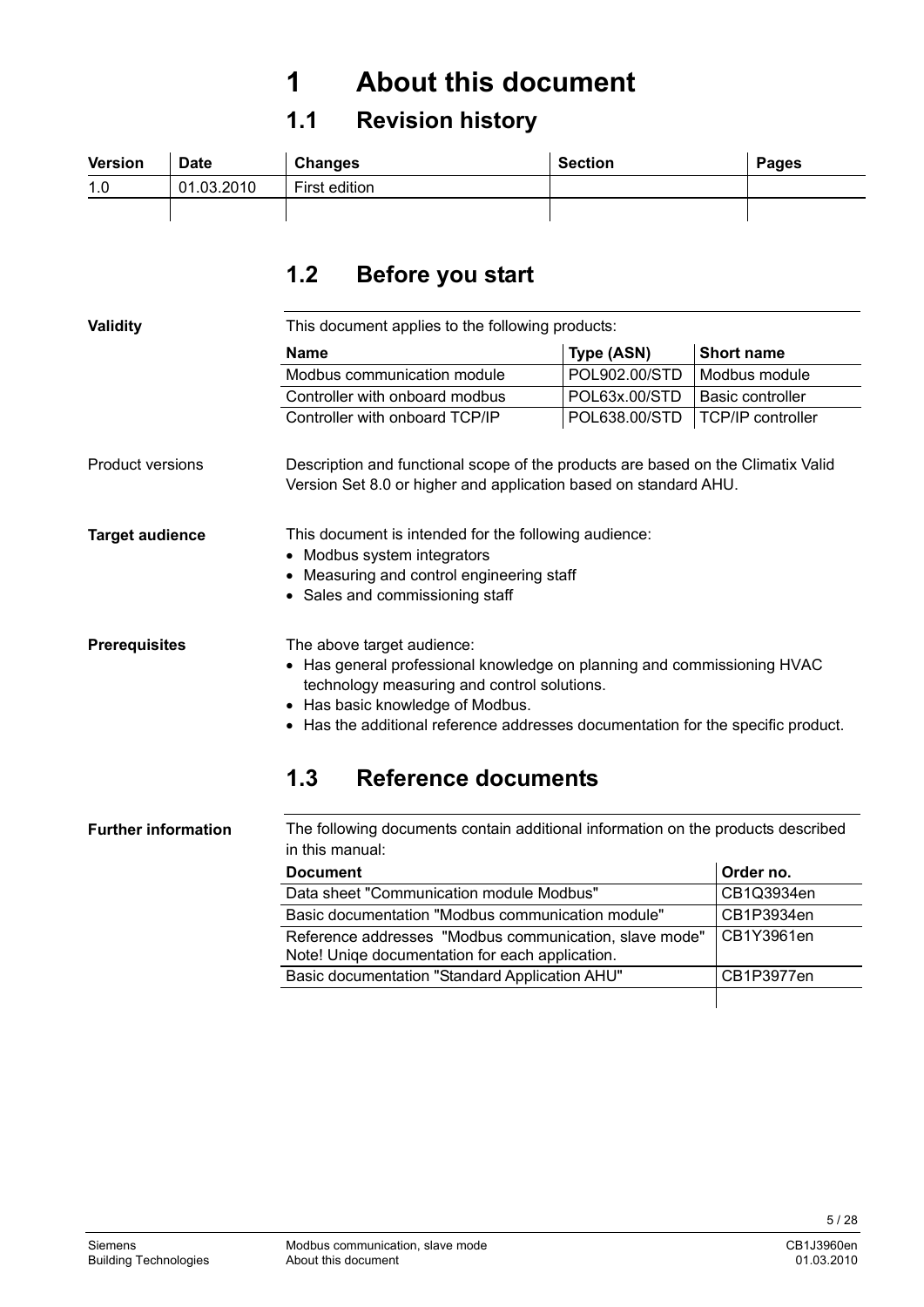# **1.4 Document conventions**

#### **Symbols used**

Below is an overview of all symbols used in this document denoting risks or important information:



This symbol draws your attention to special safety notes and warnings. Failing to observe these notes may result in injury and/or serious damages.



This symbol denotes special information that, when failed to observe, may result in faulty functionality *or loss of data*.



Notes with this symbol provide important information that requires appropriate attention.



This symbol marks passages containing tips and tricks.

#### **Abbreviations**

The following abbreviations are used in text and illustrations:

| <b>Abbreviation</b> | <b>Meaning</b>                                                |
|---------------------|---------------------------------------------------------------|
| <b>BACS</b>         | <b>Building Automation and Control System</b>                 |
| <b>BSP</b>          | <b>Board Support Package (operating system)</b>               |
| Climatix            | Controller family with common tools                           |
| Gateway             | A device for transfer data between different kind of networks |
| HMI                 | Human Machine Interface, e.g Operator unit                    |
| HMI-DM              | Climatix Dot Matrix HMI, POL895.51                            |
| <b>HVAC</b>         | Heating, Ventilating, Air Conditioning                        |
| LSB                 | Least Significant Bit                                         |
| <b>MSB</b>          | <b>Most Significant Bit</b>                                   |
| <b>RTU</b>          | <b>Remote Terminal Unit</b>                                   |
| <b>SELV</b>         | <b>Safety Extra-Low Voltage</b>                               |
| <b>TCP/IP</b>       | Transmission Control Protocol, e.g. Ethernet/Internet         |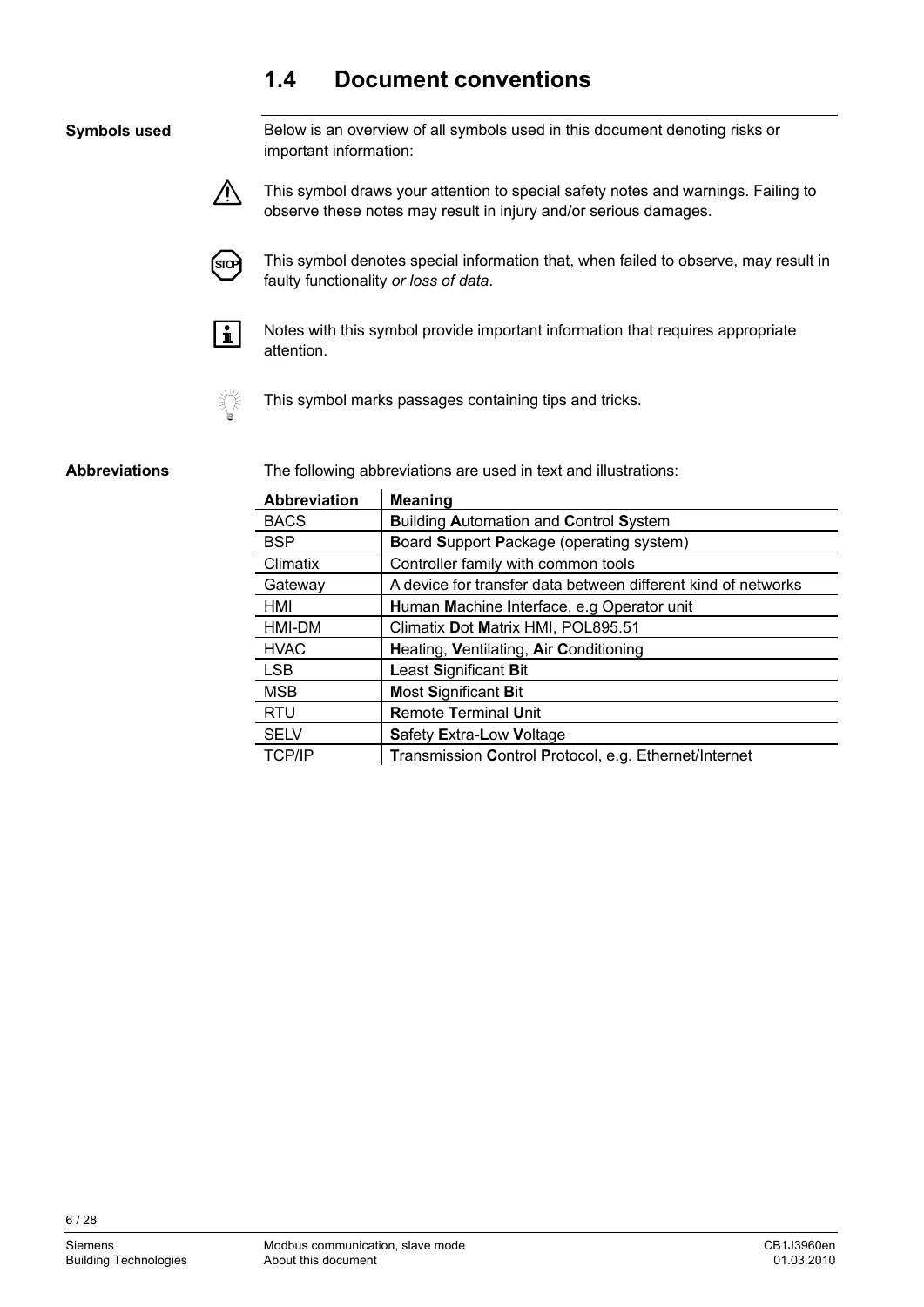# **1.5 Important information on safety**

| <b>Field of application</b>             | Use Modbus communication only for control and monitoring.                                                                                                                                                                            |
|-----------------------------------------|--------------------------------------------------------------------------------------------------------------------------------------------------------------------------------------------------------------------------------------|
| Intended use                            | Trouble-free and safe product operation of the above products presupposes<br>transport, storage, mounting, installation, and commissioning as intended as well<br>as careful operation.                                              |
| <b>Electrical</b><br>installation       | Fuses, switches, wiring and grounding must comply with local safety regulations for<br>electrical installations.                                                                                                                     |
| Wiring                                  | When wiring, strictly separate AC 230 V mains voltage from AC 24 V safety extra-<br>low voltage (SELV) to protect against electrical shock!                                                                                          |
| <b>Commissioning and</b><br>maintenance | Only qualified staff trained accordingly may prepare for use, commission, and<br>maintain Modbus communication modules.                                                                                                              |
| <b>Maintenance</b>                      | Maintenance of Climatix Controller and Modbus communication modules generally<br>only means regular cleaning. We recommend removing dust and dirt from system<br>components installed in the control panels during standard service. |
| <b>Faults</b>                           | Only authorized staff may diagnose and correct faults and recommission the plant.<br>This applies to working within the panel as well (e.g. testing or changing fuses).                                                              |
| <b>Storage and transport</b>            | Refer to the environmental conditions specified in the respective data sheets for<br>storage and transport.<br>If in doubt, contact your supplier.                                                                                   |
| <b>Disposal</b>                         | Devices contain electrical and electronic components; do not dispose of them in<br>household garbage.<br>Observe all local and applicable laws.                                                                                      |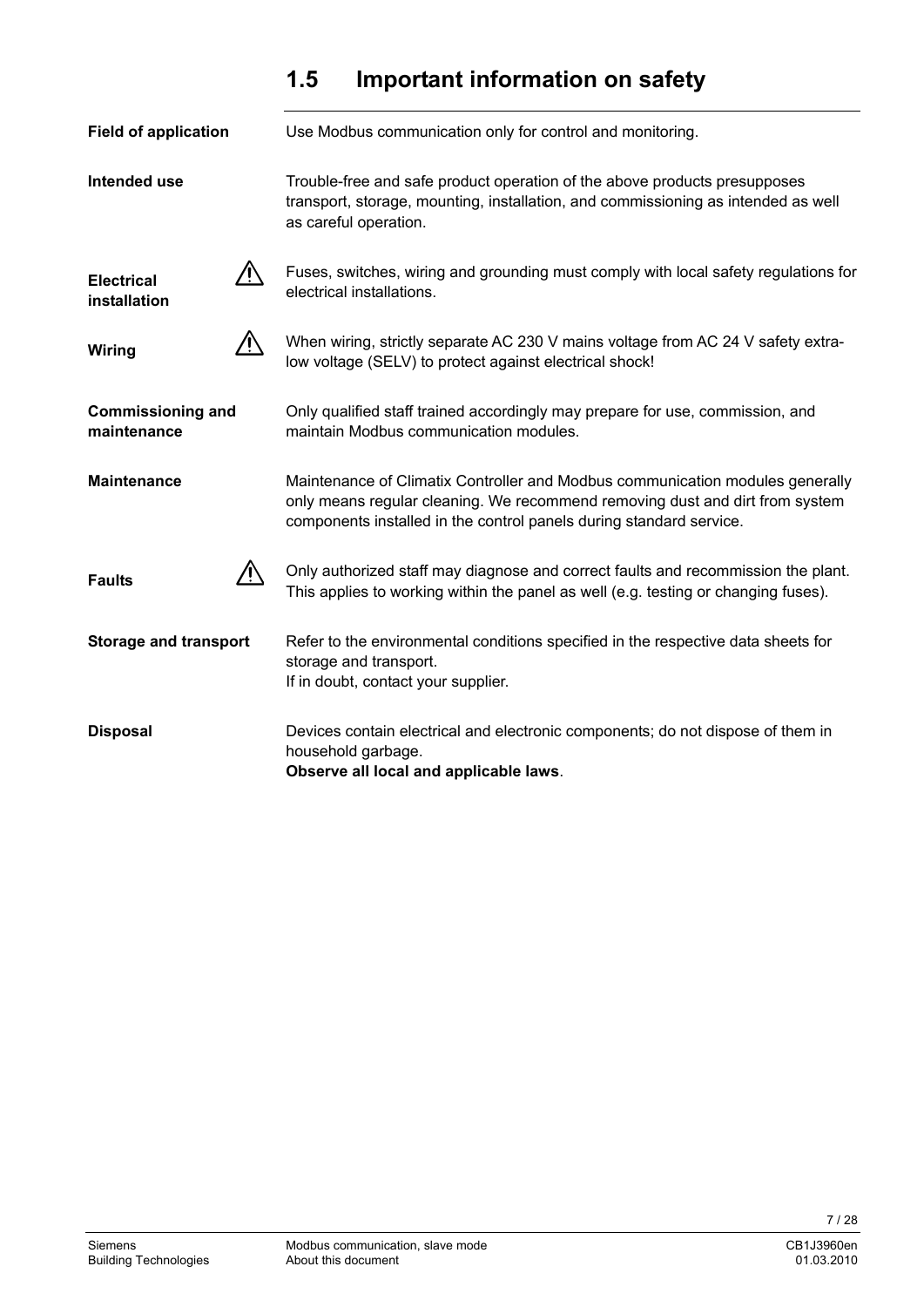# **1.6 Trademarks and copyrights**

The table below lists the third-party trademarks used in this document and their legal owners. The use of trademarks is subject to international and domestic provisions of the law. **Trademarks Legal owner** Modbus® The Modbus Organization, Hopkinton, MA, USA All product names listed in the table are registered  $(\mathbb{R})$  or not registered (™) trademarks of the owner listed in the table. We forgo the labeling (e.g. using the symbols <sup>®</sup> and ™) of trademarks for the purposes of legibility based on the reference in this section. This document may be duplicated and distributed only with the express permission of Siemens, and may be passed on only to authorized persons or companies with the required technical knowledge. **1.7 Quality assurance**  These documents were prepared with great care. The contents of all documents are checked at regular intervals. All necessary corrections are included in subsequent versions. Documents are automatically amended as a consequence of modifications and corrections to the products described. Please make sure that you are aware of the latest document revision date. **1.8 Document use/ request to the reader**  Before using our products, it is important that you read the documents supplied with or ordered at the same time as the products (equipment, applications, tools etc.) carefully and in full. We assume that persons using our products and documents are authorized and trained appropriately and have the technical knowledge required to use our products as intended. Siemens assumes no liability to the extent allowed under the law for any losses resulting from a failure to comply with the aforementioned points or for the improper compliance of the same. **Trademarks, legal owners Copyright Document contents Request to the reader Exemption from liability**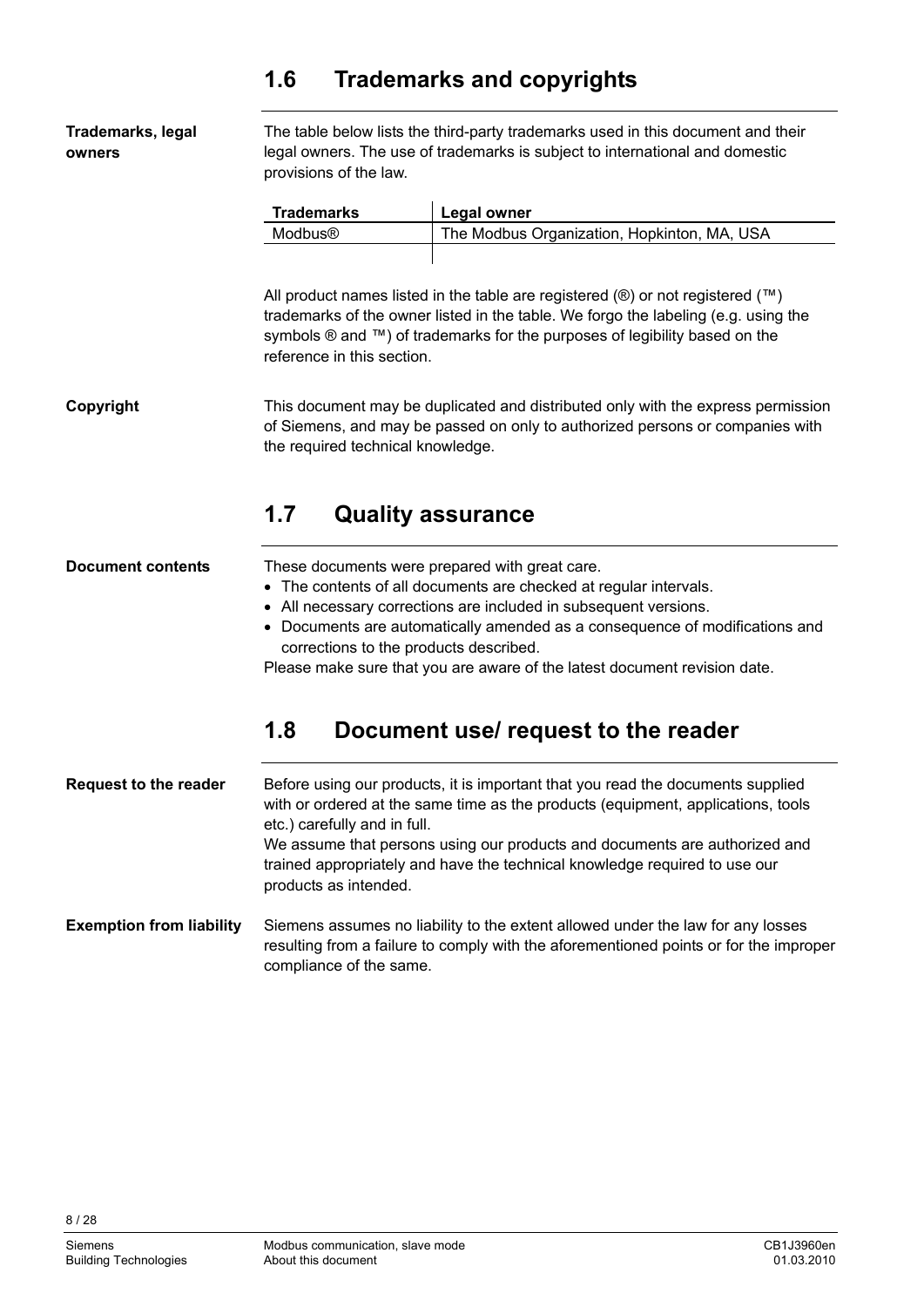# **2 Modbus networks**

# **2.1 Modbus protocol**

| Modbus, general<br>information                | The following section provides only a brief overview of the Modbus protocol.<br>For the full specification, see:<br>"Modicon Modbus Protocol Reference Guide PI MBUS 300 Rev. J".                                                                                                                                                                                                                                                                                                                                                                                  |  |  |
|-----------------------------------------------|--------------------------------------------------------------------------------------------------------------------------------------------------------------------------------------------------------------------------------------------------------------------------------------------------------------------------------------------------------------------------------------------------------------------------------------------------------------------------------------------------------------------------------------------------------------------|--|--|
| Master/slave protocol                         | The Modbus is a master/slave protocol. This, by definition, means that a Modbus<br>network contains only one master and at least one slave.                                                                                                                                                                                                                                                                                                                                                                                                                        |  |  |
| <b>Transactions on</b><br><b>Modbus</b>       | The Modbus master uses a slave query to start transactions on the network. The<br>slave either responds positively with the requested service (response) or transmits<br>an "exception message".                                                                                                                                                                                                                                                                                                                                                                   |  |  |
| <b>Function codes</b>                         | The type of transaction is defined by the function code transmitted in the Modbus<br>telegrams. A function code defines the following:<br>• Structure of the telegram, query and response.<br>• Direction of data transmission (master $\rightarrow$ slave or slave $\rightarrow$ master).<br>• Data format of data point.                                                                                                                                                                                                                                         |  |  |
| <b>Transmission modes</b>                     | The Modbus protocol defines two alternative serial transmission modes:<br>These modes have the following characteristics:<br>RTU (Remote Terminal Unit) mode<br>• Binary-coded data.<br>• Start and end of telegrams marked by timed pauses (a "silent interval") between<br>the characters transmitted.<br>• Check sum algorithm: CRC (cyclical redundancy check).<br><b>ASCII mode</b><br>• Data in hexadecimal notation.<br>• Beginning and end of telegrams marked by start and end characters.<br>• Check sum algorithm: LRC (longitudinal redundancy check). |  |  |
| <b>Telegrams with multiple</b><br>data points | Certain types of Modbus transactions allow for transmission of a variable number<br>of Modbus data points in a single telegram.                                                                                                                                                                                                                                                                                                                                                                                                                                    |  |  |
| <b>Modbus TCP Ethernet</b>                    | A Modbus TCP/RTU gateway helps connect a Modbus/TCP master to one or<br>several Climatix controllers (slaves) if not a Climatix controller with internal TCP/IP<br>onboard is available:                                                                                                                                                                                                                                                                                                                                                                           |  |  |
|                                               | Modbus RTU, RS485<br>Modbus TCP, Ethernet<br>Gateway<br>Master<br>P3934Z03<br>Slave<br>Slave<br>The Modbus TCP/RTU gateway acts as a Modbus/TCP slave on an Ethernet                                                                                                                                                                                                                                                                                                                                                                                               |  |  |
|                                               | network, and transforms the queries to the serial Modbus network and back.                                                                                                                                                                                                                                                                                                                                                                                                                                                                                         |  |  |

**For more information on Modbus** 

See www.modbus.org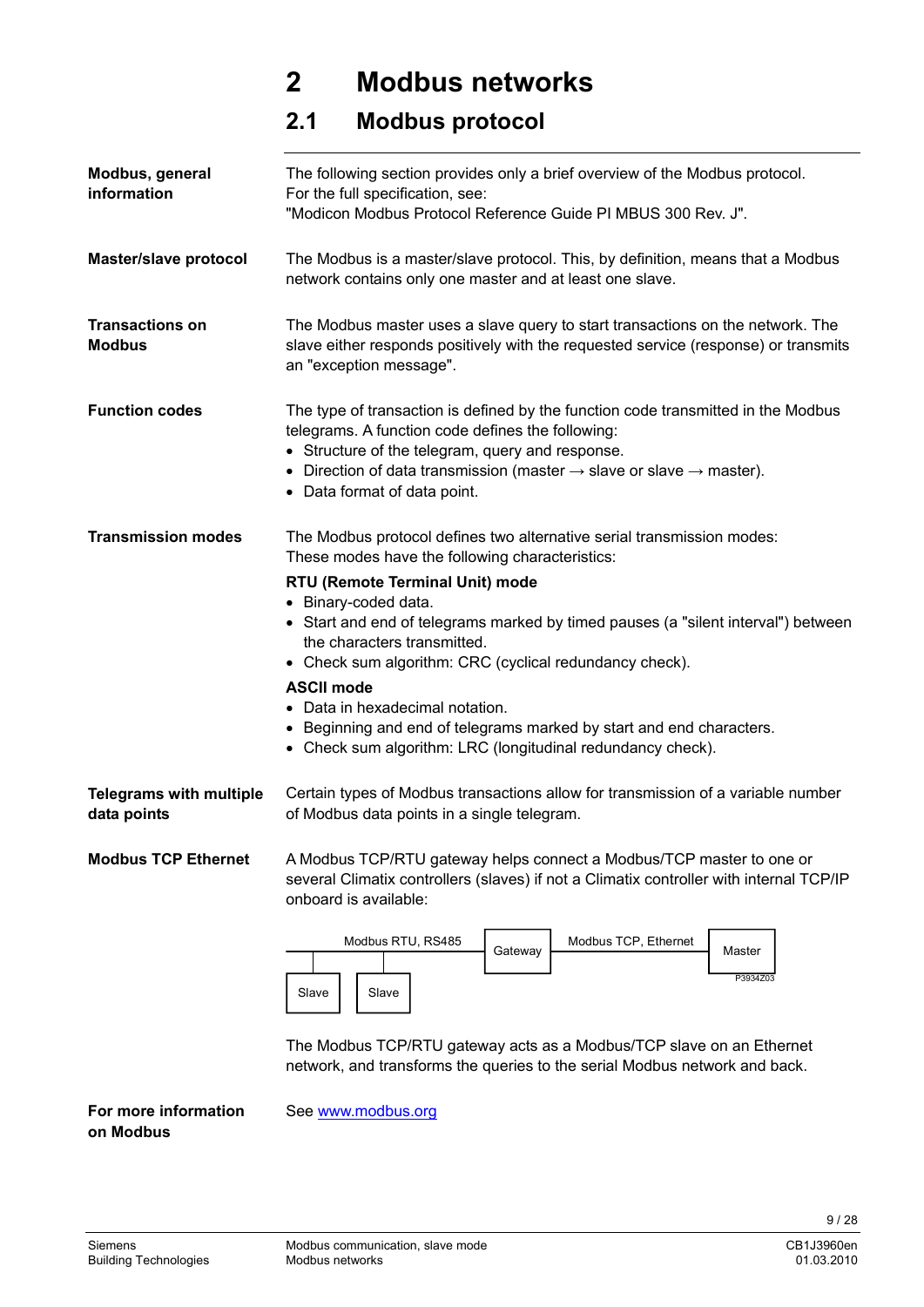# **2.2 RS485 networks**

| <b>RS485 definition</b>                     | RS485 is a balanced line, half-duplex transmission system that meets the<br>requirements for a truly multi-point communications network. The standard<br>specifies up to 32 drivers and 32 receivers on a single (2-wire) bus.<br>Half-duplex data transmission means that data can be transmitted in both<br>directions on a signal carrier, but not at the same time.                                                                                                                                       |
|---------------------------------------------|---------------------------------------------------------------------------------------------------------------------------------------------------------------------------------------------------------------------------------------------------------------------------------------------------------------------------------------------------------------------------------------------------------------------------------------------------------------------------------------------------------------|
| More than 32 devices on<br>one RS485 trunk? | Yes, a repeater makes this possible.<br>However, in reality a repeater is not always necessary because:<br>Although the RS485 standard is based on just 32 devices, most RS485 chips need<br>less than the specified unit load since initial development. Today, some devices on<br>the market require only half or a quarter of the load units.<br>Read the associated data sheets and count the required load to determine how<br>many devices you can install. This data is located in "UL" ("Unit Load"). |

# **2.3 RS485, cable installation**

| Task of the third wire        | or "REF" (e.g. in Climatix).<br>voltage level on the reference signal.                                                                                              | Handle the RS485 bus in practice as 3-wire network even though RS485 as per<br>EIA 485 only specifies a two-wire line for differential signals. Reason:<br>Devices with RS485 interface have third connection named "Common", "Ground"<br>This connection is not used to connect to ground, but rather for a common<br>reference signal. Voltage on lines Tx/Rx (or +/-) are measured relative to the |  |
|-------------------------------|---------------------------------------------------------------------------------------------------------------------------------------------------------------------|-------------------------------------------------------------------------------------------------------------------------------------------------------------------------------------------------------------------------------------------------------------------------------------------------------------------------------------------------------------------------------------------------------|--|
| <b>Screening not required</b> | You do not need screens. The twisted cable for Tx and Rx suppresses interference<br>more effectively than a screen.                                                 |                                                                                                                                                                                                                                                                                                                                                                                                       |  |
| Screening as third wire?      | You can use the third wire as screen for emergencies. It is better, however, to use a<br>wire of the second wire pair of a CAT5 cable; see "Cable selection" below. |                                                                                                                                                                                                                                                                                                                                                                                                       |  |
| Cat5 cables?                  | Yes, these cables are good. Use a pair for Tx/Rx and a wire of the other pair for the<br>reference signal (ground).                                                 |                                                                                                                                                                                                                                                                                                                                                                                                       |  |
|                               | We recommend the following cables:                                                                                                                                  |                                                                                                                                                                                                                                                                                                                                                                                                       |  |
|                               | <b>Manufacture / Type</b>                                                                                                                                           | <b>Specifications</b>                                                                                                                                                                                                                                                                                                                                                                                 |  |
|                               | Belden 3106A                                                                                                                                                        | Multi-Conductor - EIA Industrial RS-485 PLTC/CM                                                                                                                                                                                                                                                                                                                                                       |  |
|                               | Bild <sub>02</sub>                                                                                                                                                  | 22 AWG stranded (7×30) tinned copper conductors,<br>Datalene® insulation, twisted pairs, overall Beldfoil®<br>shield (100% coverage) plus a tinned copper braid (90%<br>coverage) drain wire IIV resistant PVC jacket                                                                                                                                                                                 |  |

| BildU2             | coverage), drain wire, UV resistant PVC jacket.        |
|--------------------|--------------------------------------------------------|
| Belden 3107A       | Multi-Conductor - EIA Industrial RS-485 PLTC/CM        |
|                    | 22 AWG stranded (7×30) tinned copper conductors,       |
|                    | Datalene® insulation, twisted pairs, overall Beldfoil® |
|                    | shield (100% coverage) plus a tinned copper braid (90% |
| Bild <sub>03</sub> | coverage), drain wire, UV resistant PVC jacket.        |
|                    |                                                        |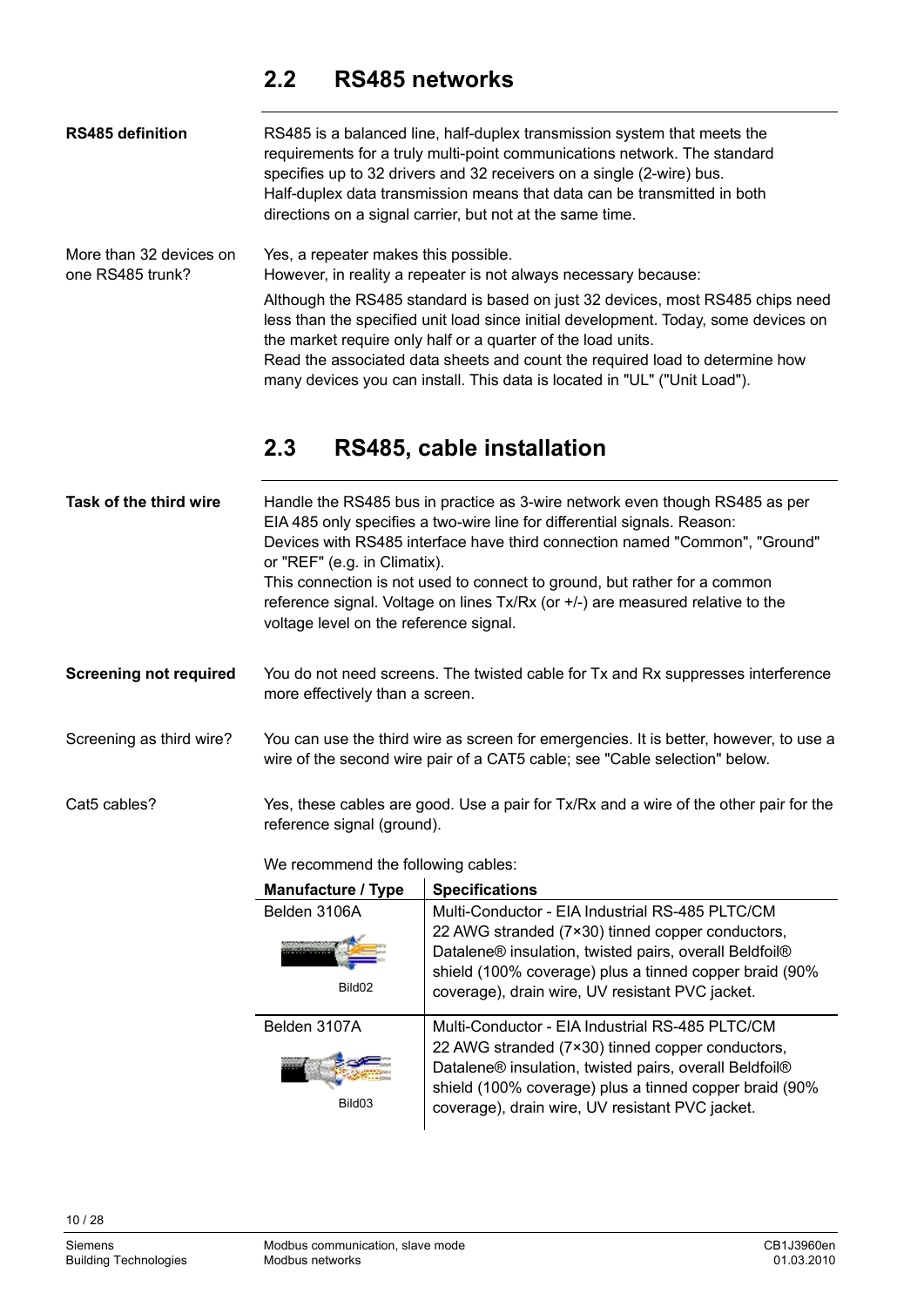### **RS485, cable installation,** *continued*

**Cable length and baud rates** 

RS485 does not specify max cable length. It depends largely on transmission rates:

The greater the transmission rate, the shorter the possible cable length. Rule of thumb for AWG cable:

*Cable length [m] x data rate [bps] < 108.* 

The following guide values result:

| <b>Baud rate</b> | Cable length [m] |
|------------------|------------------|
| 9,600            | 10.400           |
| 19,200           | 5,200            |
| 38,400           | 2,600            |

Additionally, note the following:

The higher the baud rate, the more important the cable installation quality. Issues such as twisted pair cable unfolded at each resistor gain importance.

# **2.4 Bus termination**

#### **Termination resistance**

As Modbus RTU is based on an RS485 bus, both bus ends require terminating resistances.



In Climatix, the resistances can be enabled or disabled via operator unit. No external resistance is needed.

Modbus TCP in Climatix uses the TCP port 502. This port number is not

# **2.5 TCP/IP networks**

**Modbus TCP port** 

**IP address** 

The IP address is assigned either dynamically via the DHCP server or set manually via HMI. Normally is to use fixed IP address.



If the controller is Server (Slave) he is able to serve 3 Modbus IP Clients, so it is possible to connect for example 3 touch panels to one controller at the same time.

The onboard Ethernet port used for Modbus can be used for remote service or internal web HMI at the same time as Modbus TCP.

### **2.6 Tools**

changeable.

**Modbus master simulation tools** 

Modbus slave devices e.g. Climatix controllers can be tested with several Modbus master simulation tools such as "Modbus Poll" or "ModScan" from a computer. "Modbus Poll" can be downloaded from www.modbustools.com.

A RS485/RS232 converter or a Modbus RTU/TCP gateway may be needed to connect to a computer.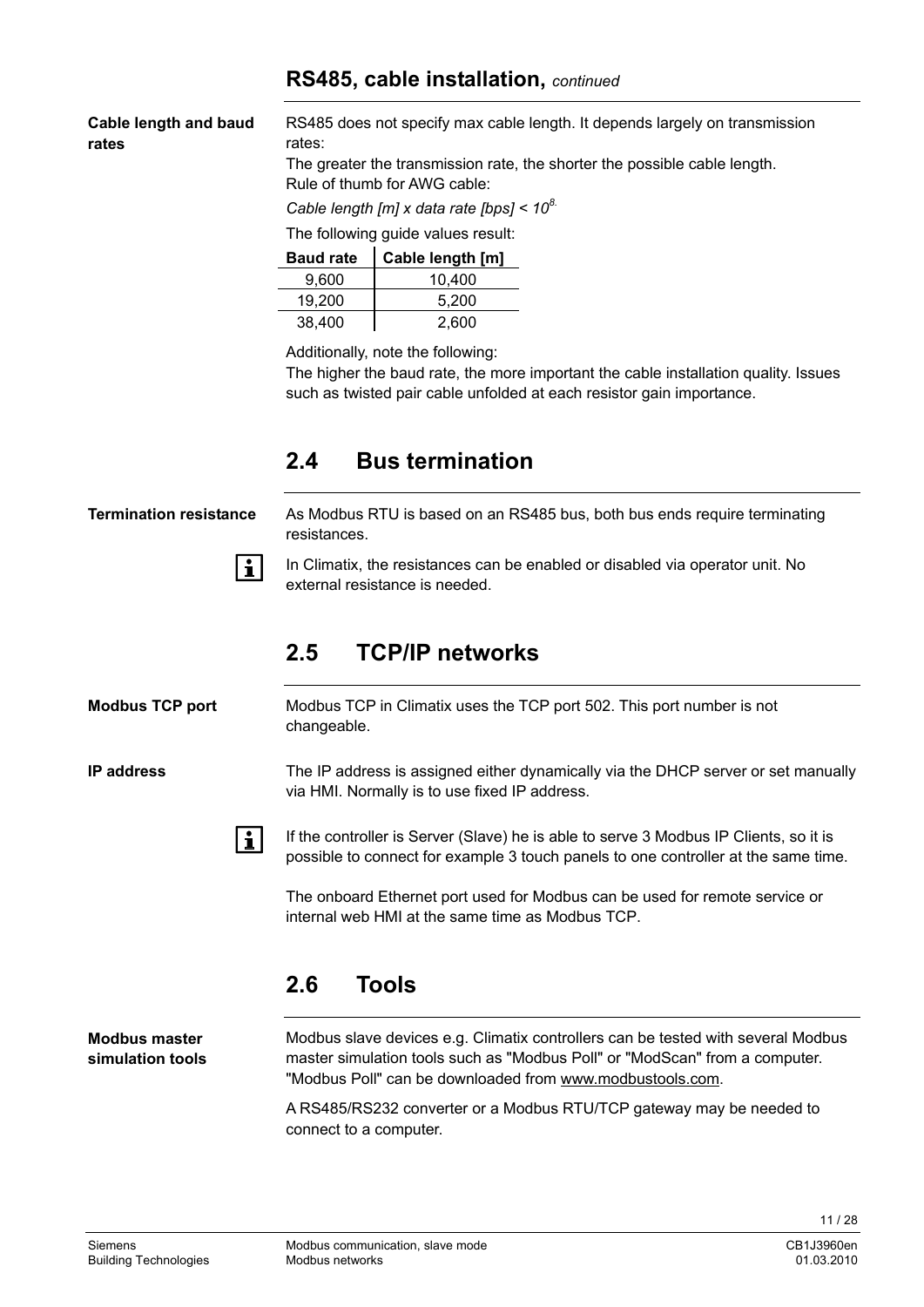**Blank page**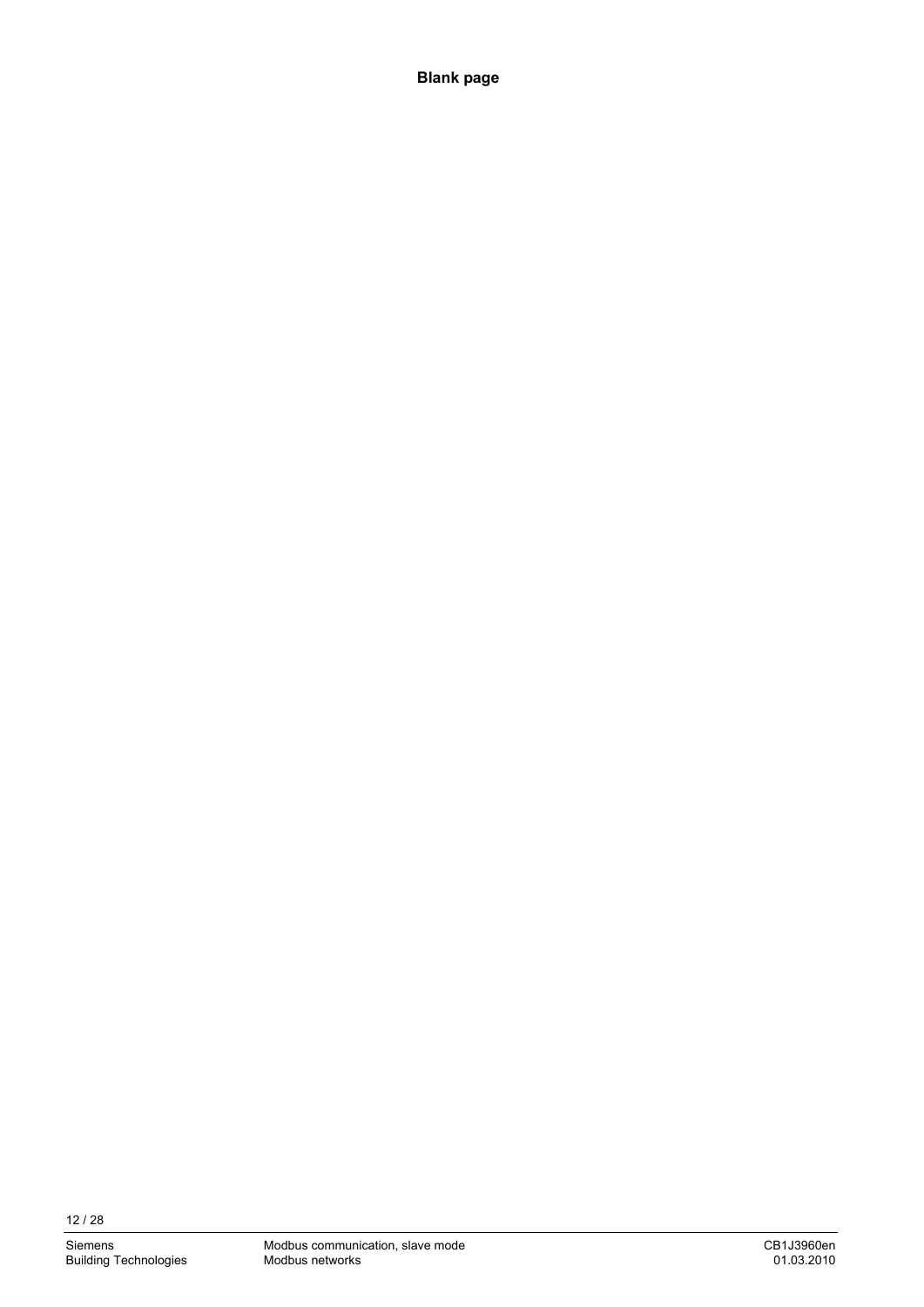#### **3 Commission instructions 3.1 General**  There are up to 3 ways to communicate with Modbus on a Climatix controller: **Connection ways**  • Internal RTU (POL63x) • Internal TCP (POL638) External communication module POL902 Internal RTU A Modbus RTU, via RS485, interface is always available on the basic controller (POL63x) POL63x.00/STD. It can be defined as the master or slave or switched off. The internal Modbus interface is automatically set to master if any master function is enabled in the controller. A Modbus TCP interface is available on the POL638.00/STD controller via the Internal TCP (POL638) standard Ethernet port. The internal Modbus TCP interface is normally only used for slave mode and can be used for slave mode even if the RS485 port is used as master. External communication An extra slave interface, with two separate channels, is always provided with the module POL902 external Modbus communication module POL902. The internal interface cannot be used if the external module is used and the internal interface is no longer required as the master.  $|11|$ Prerequisite for commissioning any of the above mentionned ways:

**Working application** loaded and started in the Climatix controller.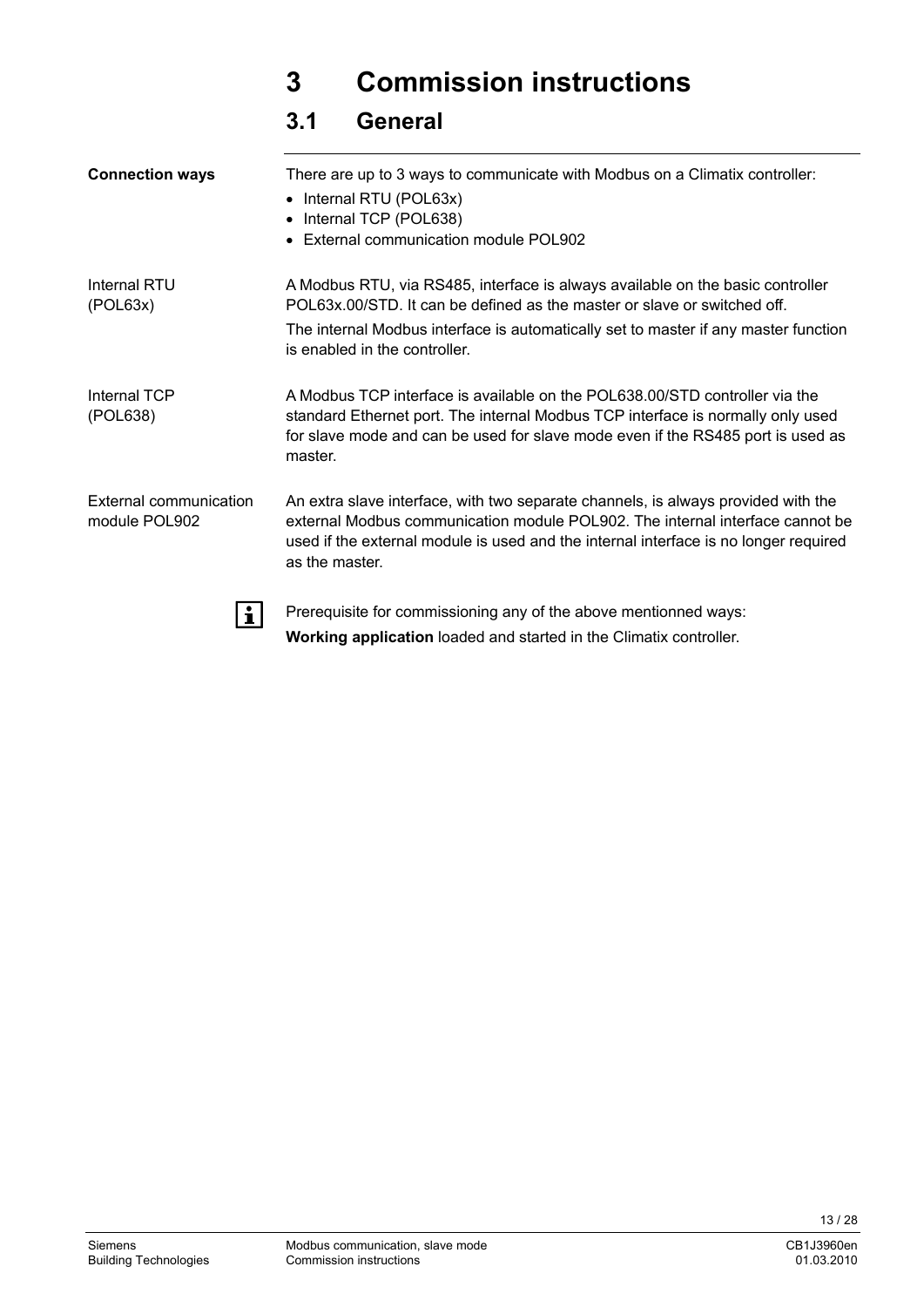# **3.2 Commission internal Modbus RTU**

#### **Involved devices**

The picture shows the devices and connections involved in commissioning:



#### **Connection**

Proceed as follows to connect the Climatix controller to the Modbus bus:

| <b>Step</b> | ∣ Action                                        |
|-------------|-------------------------------------------------|
|             | Controller <b>OFF</b> .                         |
|             | Connect Modbus bus cable to the RS485 interface |
|             | (pins A+ and B-, Ref for GND).                  |
| 3           | Controller ON.                                  |

| <b>Configuration via</b> |  |
|--------------------------|--|
| operator unit            |  |

Proceed as follows to configure the controller for internal Modbus RTU:

| <b>Step</b>    | <b>Action</b>                                                                                                                                                                                                                                  |  |  |
|----------------|------------------------------------------------------------------------------------------------------------------------------------------------------------------------------------------------------------------------------------------------|--|--|
| 1              | Log in to HMI using the password for level 4 (Service), default 2000.                                                                                                                                                                          |  |  |
| $\overline{2}$ | Select Main Index > System overview > Communication > Modbus >                                                                                                                                                                                 |  |  |
| 3              | Select Internal mode:<br>Select the integrated Modbus interface RS485 to be used as slave.<br>Caution!<br>The integrated RS485 cannot be used as slave if already used as<br>master. This selection is blocked when a function require master. |  |  |
| 4              | Select Internal slave Address:<br>Enter the corresponding Modbus slave address (1247).<br>Caution!<br>This is true for Modbus TCP as well.                                                                                                     |  |  |
| 5              | Select Internal settings for RS485 >                                                                                                                                                                                                           |  |  |
| 6              | Select Baudrate:<br>Enter the transmission rate as per the Modbus (2400, 4800, 9600,<br>19200 and 38400). All participants must have the same setting.                                                                                         |  |  |
| $\overline{7}$ | Select Stop bits:<br>One or two stop bits<br>All participants must have the same setting.                                                                                                                                                      |  |  |
| 8              | Select Parity:<br>None, even or odd parity.<br>All participants must have the same setting                                                                                                                                                     |  |  |
| 9              | Select Delay time:<br>Delays the response by n milliseconds.                                                                                                                                                                                   |  |  |
|                | Response timeout:<br>Setting access time if used as master.<br>The master must undertake read access within this period, otherwise an<br>alarm is triggered. This has no influence for Modbus slave mode.                                      |  |  |
| 10             | Select Termination:<br>The RS485 topology must always be ended using wave resistors.<br>They can be enabled or disabled as described in Section, 2.4.                                                                                          |  |  |
| 11             | Select Reset required !!:<br>When done, restart controller using this command.                                                                                                                                                                 |  |  |
| Extra          | MB communication is the alarm object and settings like alarm class etc<br>for Modbus faults can be changed here.                                                                                                                               |  |  |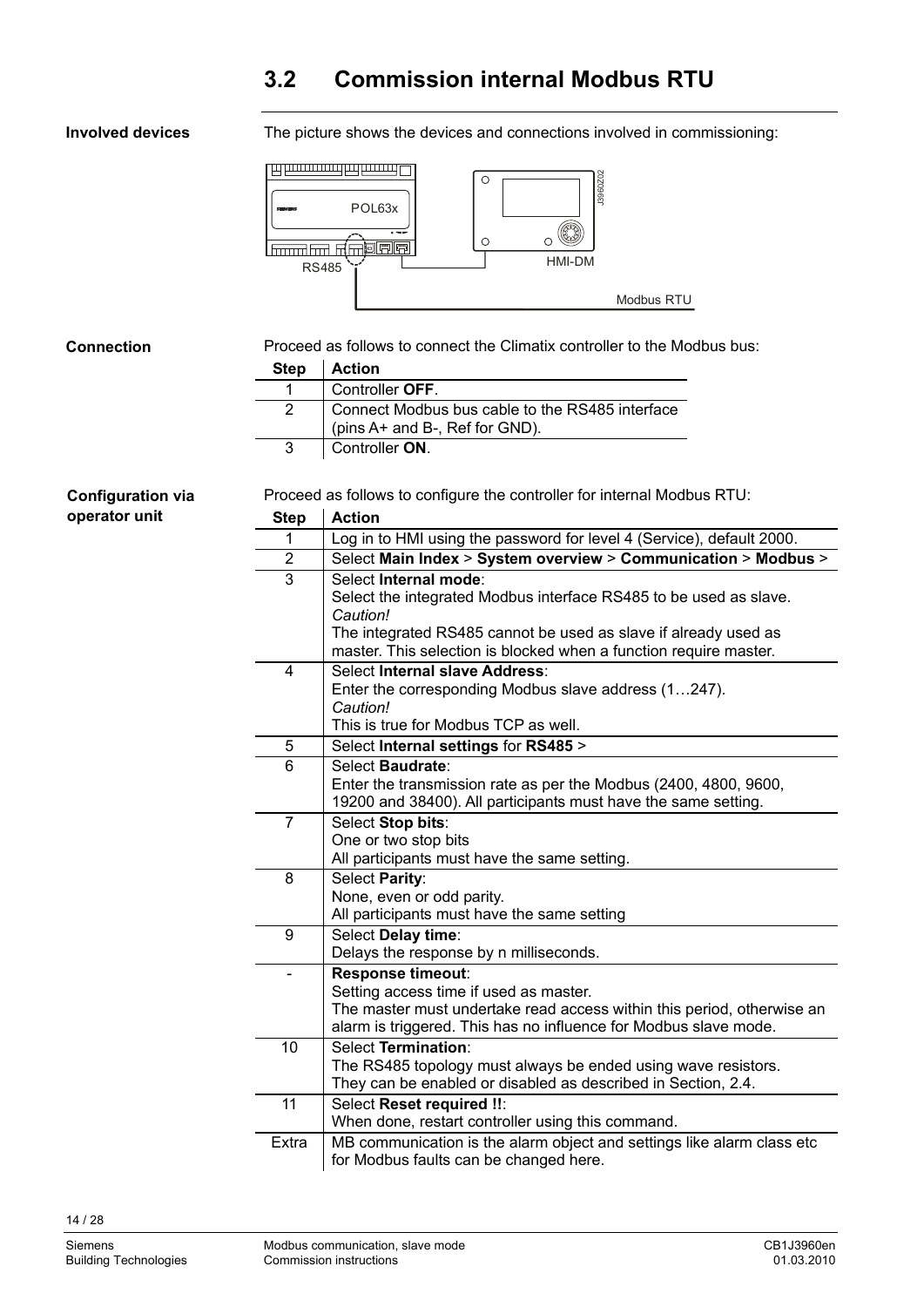# **Commission internal Modbus RTU,** *cont.*

#### **Configuration via operator unit,** *cont.*

After restart, the internal Modbus RTU is configured and ready to use.



As a matter of principle, the controller must be restarted with "Reset required !!" or power off/on the controller after changing any settings to assume the data.



Other setting than described above has nothing to do with Modbus RTU slave mode and should not be changed.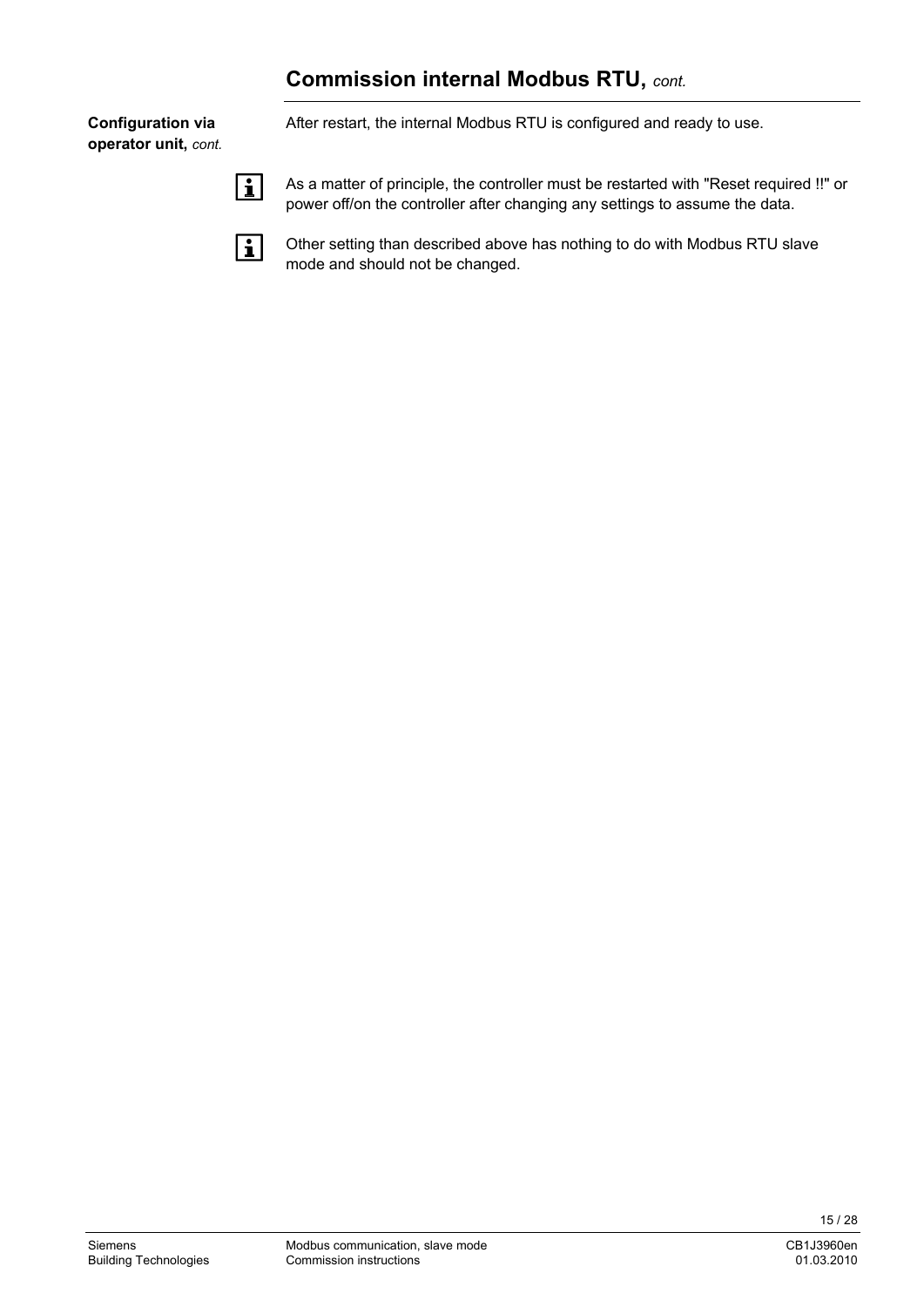# **3.3 Commission internal Modbus TCP**

#### **Involved devices**

The picture shows the devices and connections involved in commissioning:



**Connection** 

Connect the Climatix controller to the Ethernet (Modbus TCP) with a standard network cable.

**Configuration via operator unit** 

Proceed as follows to configure the controller for internal Modbus TCP: **Step Action**

| Step           | <b>Action</b>                                                             |
|----------------|---------------------------------------------------------------------------|
| 1              | Log in to HMI using the password for level 4 (Service), default 2000.     |
| $\overline{2}$ | Select Main Index > System overview > Communication > Modbus >            |
|                | Internal mode:                                                            |
|                | Selects if the integrated Modbus interface RS485 should be used as        |
|                | master or slave. This has no influence for Modbus TCP.                    |
| 3              | Select Internal slave Address:                                            |
|                | Enter the corresponding Modbus slave address (1247).                      |
|                | Caution!                                                                  |
|                | This is true for Modbus RTU as well.                                      |
| 4              | Select Internal settings for TCP/IP >                                     |
|                | Note!                                                                     |
|                | Settings for TCP/IP can also be displayed and changed in:                 |
|                | Main Index > System overview > Communication > TCP/IP >                   |
|                | Take care to change TCP/IP setting if the controller is already connected |
|                | to Ethernet for other purpose.                                            |
| 5              | Select DHCP (Normally Passive):                                           |
|                | Active, DHCP server issues addresses.                                     |
|                | Passive, IP address is fixed.                                             |
| 6              | Select <b>IP</b> :                                                        |
|                | Enter controller IP address if DHCP is set to passive.                    |
| $\overline{7}$ | Select Mask:                                                              |
|                | Enter subnet mask if DHCP is set to passive.                              |
| 8              | Select Gateway:                                                           |
|                | Enter gateway address if DHCP is set to passive.                          |
| 9              | Select Reset required !!:                                                 |
|                | When done, restart controller using this command.                         |

After restart, the internal Modbus TCP is configured and ready to use.

 $|1|$ 

As a matter of principle, the controller must be restarted with "Reset required !!" or power off/on the controller after changing any settings to assume the data.

 $\boxed{1}$ 

Other setting than described above has nothing to do with Modbus RTU slave mode and should not be changed.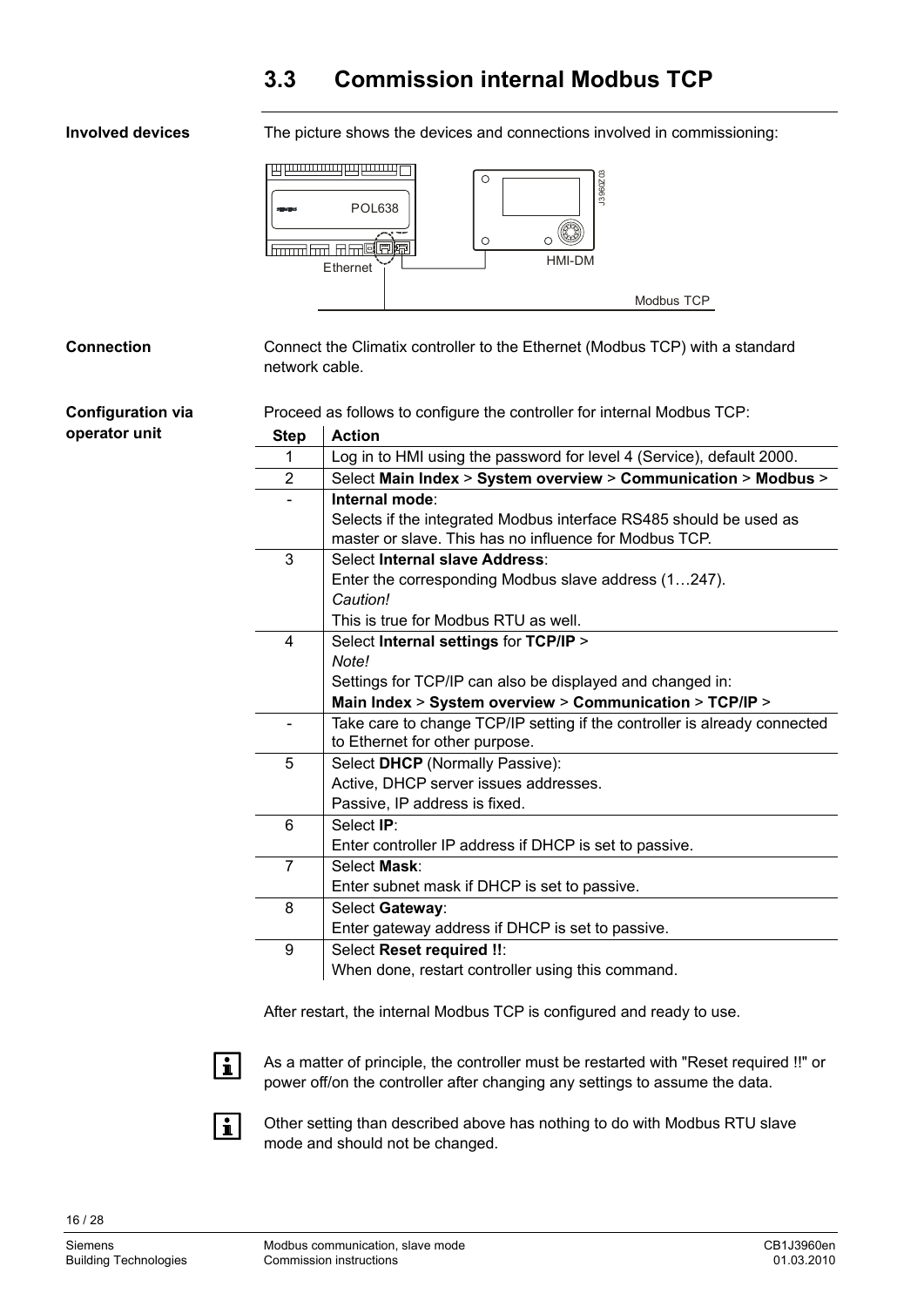# **3.4 The Modbus module**

#### **Design**

The figure shows the Modbus module. Properties:

- Two galvanically separated RS485 interfaces.
- Connection to the Climatix controller via internal communications extension bus using the plug on the controller's left.



| Pos.<br>$\mathbf 1$<br>$\overline{2}$<br>3<br>4<br>5<br>6<br>The status LEDs "BSP" and "BUS" can light red, green and yellow during | <b>Element / Connection</b><br>Modbus RS485 interface T1 (slave, channel 0).<br>Modbus RS485 interface T2 (slave, channel 1).<br>Status display "BSP" (Board Support Package).<br>Plug connection "Communication extension bus".<br>Climatix controller POL6XX. | Status display "BUS" (bus connections o.k. / bus traffic).                     |
|-------------------------------------------------------------------------------------------------------------------------------------|-----------------------------------------------------------------------------------------------------------------------------------------------------------------------------------------------------------------------------------------------------------------|--------------------------------------------------------------------------------|
|                                                                                                                                     |                                                                                                                                                                                                                                                                 |                                                                                |
|                                                                                                                                     |                                                                                                                                                                                                                                                                 |                                                                                |
|                                                                                                                                     |                                                                                                                                                                                                                                                                 |                                                                                |
|                                                                                                                                     |                                                                                                                                                                                                                                                                 |                                                                                |
|                                                                                                                                     |                                                                                                                                                                                                                                                                 |                                                                                |
|                                                                                                                                     |                                                                                                                                                                                                                                                                 |                                                                                |
|                                                                                                                                     |                                                                                                                                                                                                                                                                 |                                                                                |
| operation.                                                                                                                          |                                                                                                                                                                                                                                                                 | This LED informs on the status of the "Board Support Package" (BSP). Color and |
|                                                                                                                                     |                                                                                                                                                                                                                                                                 |                                                                                |
| Color                                                                                                                               | <b>Flashing frequency</b>                                                                                                                                                                                                                                       | <b>Meaning / Mode</b>                                                          |
| Red / yellow                                                                                                                        | 1 s "on" / 1 s "off"                                                                                                                                                                                                                                            | Upgrade mode.                                                                  |
| Green                                                                                                                               | Steady "on"                                                                                                                                                                                                                                                     | BSP operating and communication with<br>controller working.                    |
| Yellow                                                                                                                              | Steady "on"                                                                                                                                                                                                                                                     | BSP operating, but no communication with<br>controller.                        |
| Red                                                                                                                                 | Flashing at 2Hz                                                                                                                                                                                                                                                 | BSP error (software error).                                                    |
| Red                                                                                                                                 | Steady "on"                                                                                                                                                                                                                                                     | Hardware fault.                                                                |
|                                                                                                                                     |                                                                                                                                                                                                                                                                 | flashing frequency of the LED:                                                 |

controller. Color and flashing frequency of the LED:

| Color | <b>Flashing frequency</b> | Meaning / Mode             |
|-------|---------------------------|----------------------------|
| Green | Steady "on"               | Communication active.      |
| Red   | Steady "on"               | Communication interrupted. |



Power supply is outside the allowed range if both LEDs are dark.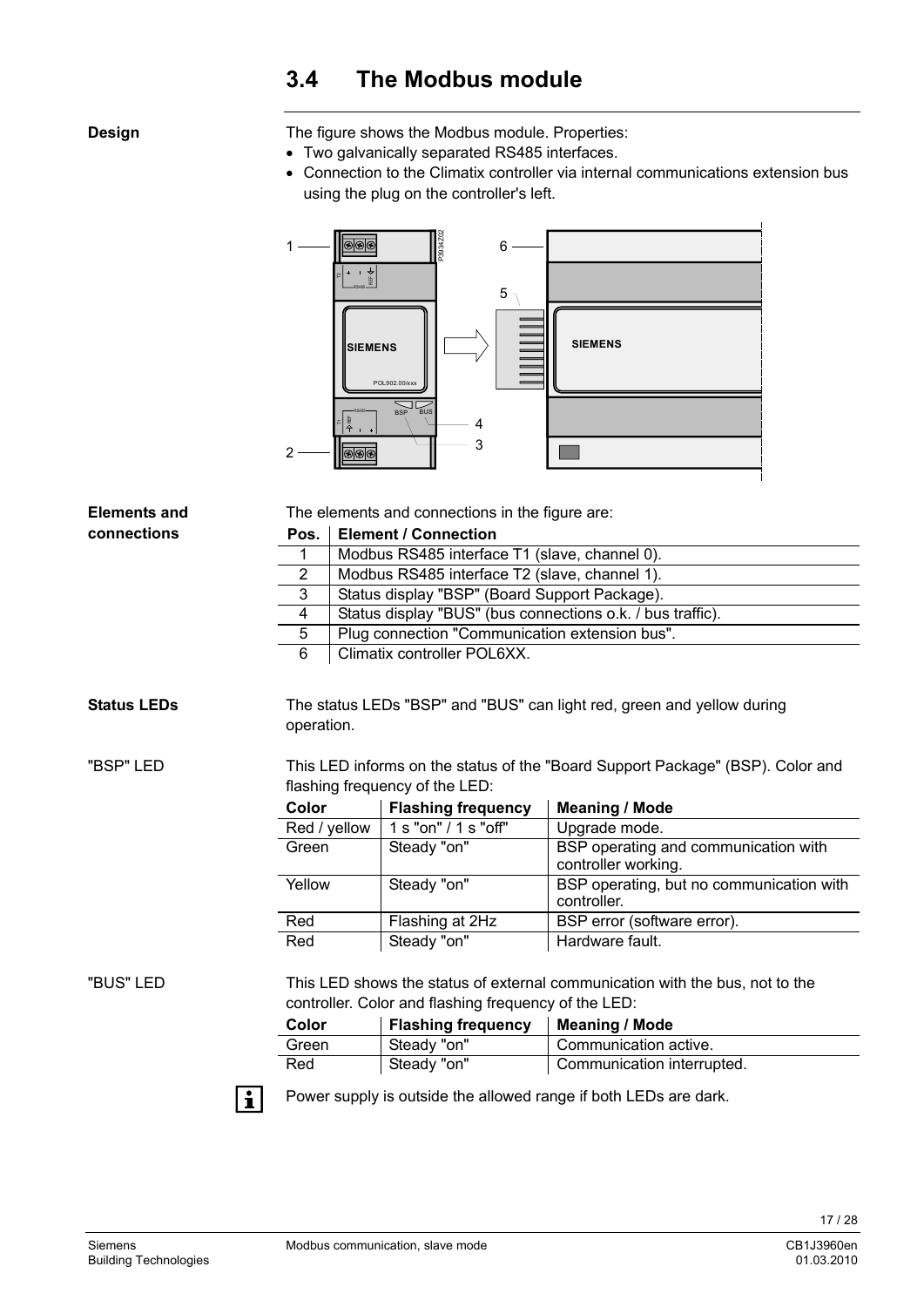# **3.5 Commission Modbus modules**

#### **Involved devices**

The picture shows the devices involved in commissioning:



#### **Connection**

Proceed as follows to connect the Modbus module to the Modbus bus via RS485 (see also description in section for the Modbus module):

| <b>Step</b>    | <b>Action</b>                                                                                                                          |
|----------------|----------------------------------------------------------------------------------------------------------------------------------------|
| 1              | Controller <b>OFF</b> .                                                                                                                |
| $\overline{2}$ | Connect Modbus module to controller using plug connection.                                                                             |
| 3              | Connect Modbus bus cable to Modbus module (pins + and -, Ref for<br>GND).                                                              |
|                | Use the T1 interface if only one master/bus should be connected.                                                                       |
|                | Use the T2 interface if an additionally master/bus should be connected.                                                                |
| 4              | Controller ON:                                                                                                                         |
|                | $\rightarrow$ The module starts / initialization begins.                                                                               |
|                | $\rightarrow$ As soon as the two LEDs "BSP" and "BUS" are steady green,<br>communication with the controller and Modbus bus is active. |
|                | Caution!                                                                                                                               |
|                | HMI must be reset a second time to update; prior to parameterization.                                                                  |

| <b>Configuration via</b> |             | Proceed as follows to configure the Modbus module for Modbus RTU step by step:                                                                                                                                                                                                                        |  |  |
|--------------------------|-------------|-------------------------------------------------------------------------------------------------------------------------------------------------------------------------------------------------------------------------------------------------------------------------------------------------------|--|--|
| operator unit            | <b>Step</b> | <b>Action</b>                                                                                                                                                                                                                                                                                         |  |  |
|                          |             | Log in to HMI using the password for level 4 (Service), default 2000.                                                                                                                                                                                                                                 |  |  |
|                          | 2           | Select Main Index > System overview > Communication > Modbus ><br>Module[x] Modbus >                                                                                                                                                                                                                  |  |  |
|                          |             | or                                                                                                                                                                                                                                                                                                    |  |  |
|                          |             | Main Index > System overview > Communication > Comm module<br>overview > Module[x] Modbus >                                                                                                                                                                                                           |  |  |
|                          |             | Note! [x] is the position of the connected communication module. This is<br>only information used when more than one module is connected.                                                                                                                                                             |  |  |
|                          | 3           | Select Settings channel [y] ><br>Channel 0 / Channel 1. Displays as of this point the data for the first<br>Modbus channel (channel 0, terminal T1) and the second Modbus<br>channel (channel 1, terminal T2) of the module.<br>These are the corresponding parameters, with the exception of enable: |  |  |
|                          |             | Select Enable:<br>Only for channel 1. Set to Active to enable channel 1 (T2).                                                                                                                                                                                                                         |  |  |
|                          | 4           | Select Slave address:                                                                                                                                                                                                                                                                                 |  |  |
|                          |             | Enter the corresponding Modbus slave address (1247).                                                                                                                                                                                                                                                  |  |  |
|                          | 5           | Select Baud rate:<br>Enter the transmission rate as per the Modbus (2400, 4800, 9600,<br>19200 and 38400). All participants must have the same setting.                                                                                                                                               |  |  |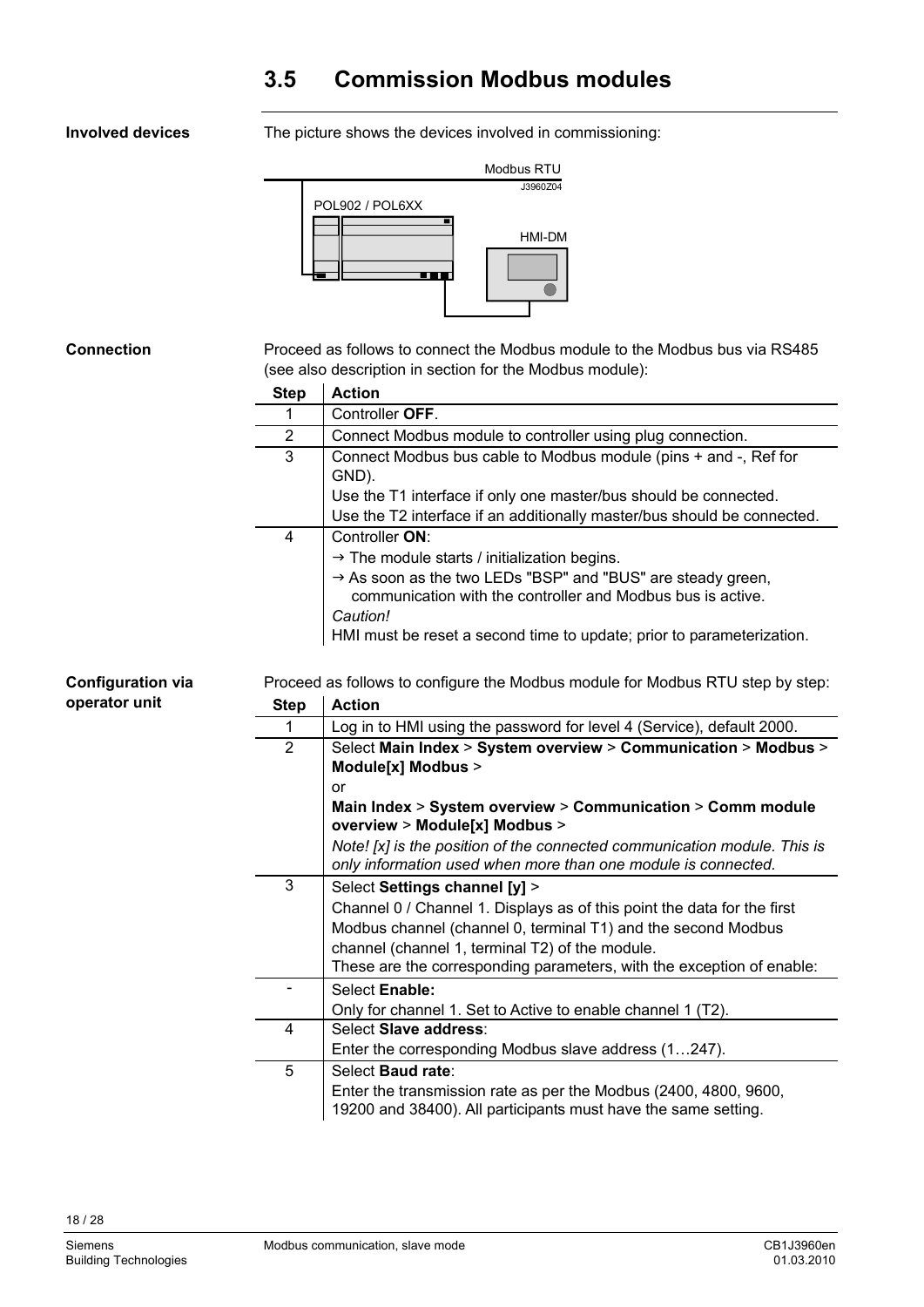# **Commission Modbus modules,** *cont.*

**Configuration via operator unit,** *cont.*

| <b>Step</b> | <b>Action</b>                                                          |
|-------------|------------------------------------------------------------------------|
| 6           | Select Stop bits:                                                      |
|             | One or two stop bits                                                   |
|             | All participants must have the same setting.                           |
| 7           | Select Parity:                                                         |
|             | None, even or odd parity.                                              |
|             | All participants must have the same setting.                           |
| 8           | Select Response timeout:                                               |
|             | Settings access time for master.                                       |
|             | The master must undertake read access within this period, otherwise an |
|             | alarm is triggered                                                     |
| 9           | Select Termination:                                                    |
|             | The RS485 topology must always be ended using wave resistors.          |
|             | They can be enabled or disabled as described in Section, 2.4           |
| 10          | Select Reset required !!:                                              |
|             | When done, restart controller using this command.                      |

After restart, the Modbus module is configured and ready to use.



As a matter of principle, the controller must be restarted with "Reset required !!" or power off/on the controller after changing any settings to assume the data.

 $\boxed{1}$ 

Other setting than described above has nothing to do with Modbus RTU slave mode and should not be changed.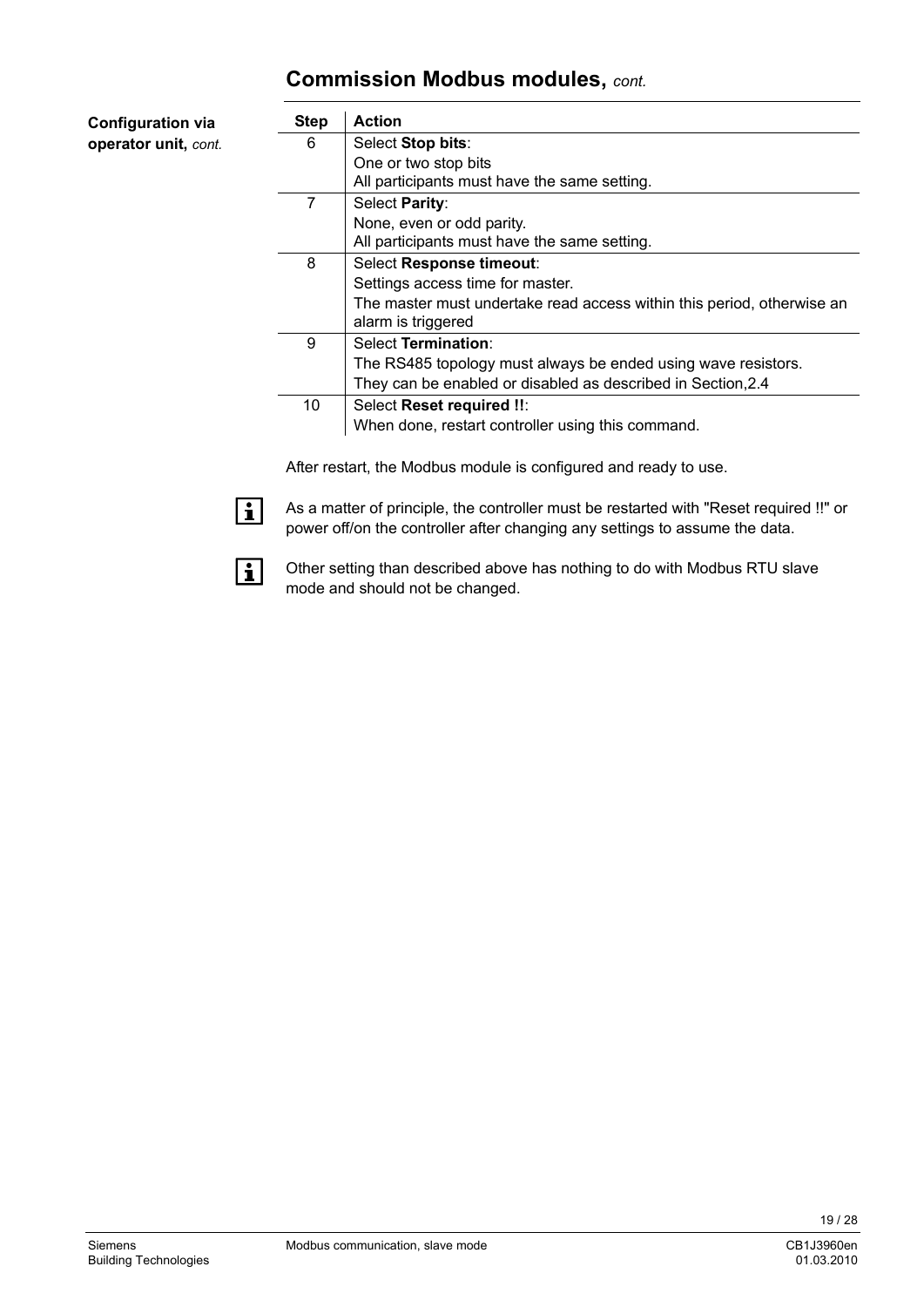**Blank page**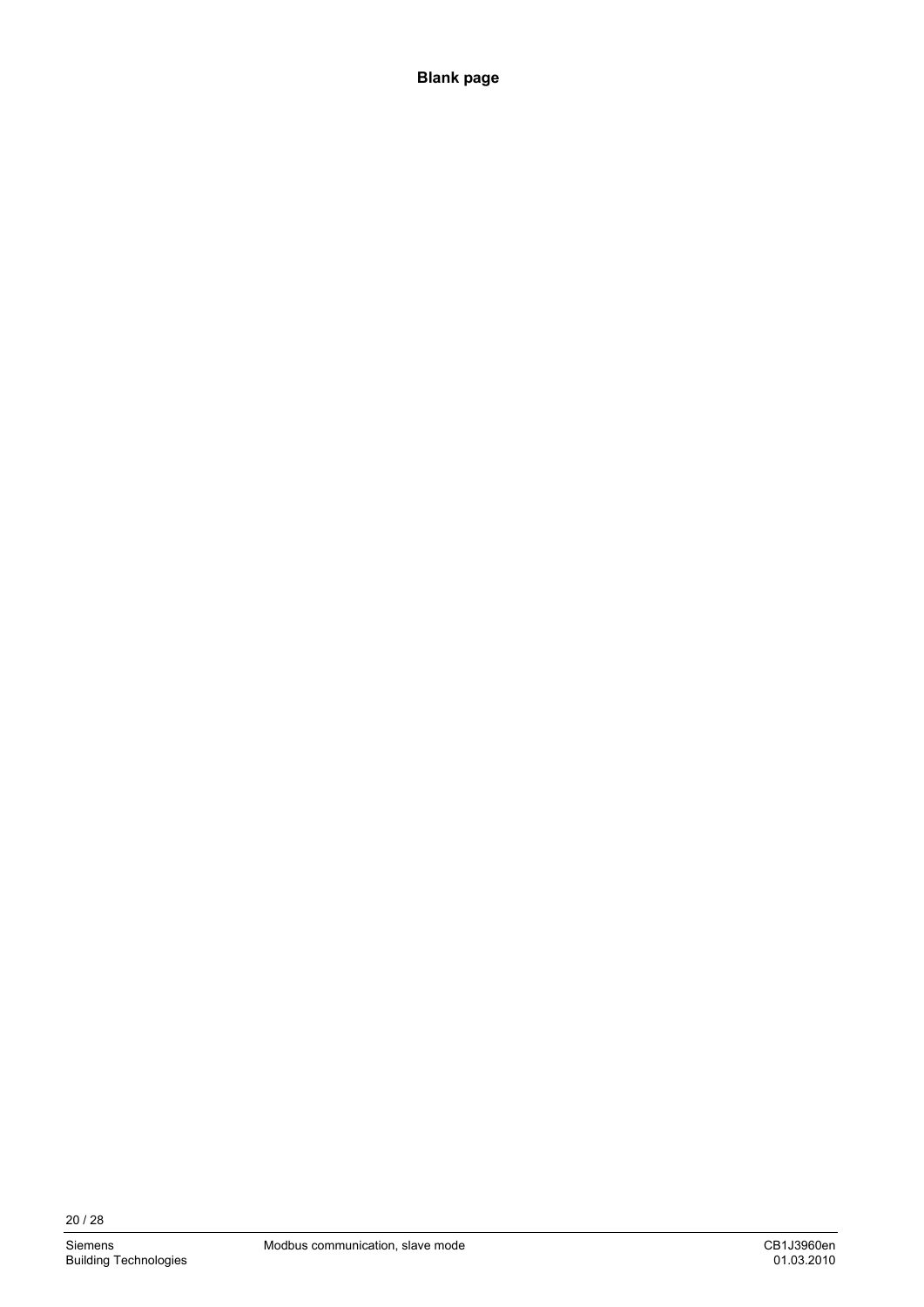# **4 Integration**

# **4.1 Map registers**

#### Modbus registers are organized into reference types identified by the leading numeric character of the reference address: **Modbus data formats**

The "x" following the leading character represents a four-digit reference address.

| <b>ModbusType</b>   | <b>Reference</b> | Description (refers to master device)               |  |
|---------------------|------------------|-----------------------------------------------------|--|
| <b>Coil Status</b>  | 0xxxx            | Read/Write Discrete Outputs or Coils.               |  |
|                     |                  | A 0x reference address is used to drive output      |  |
|                     |                  | data to a digital 1-bit output channel.             |  |
| <b>Input Status</b> | 1xxxx            | Read Discrete Inputs.                               |  |
|                     |                  | The 1-bit status of a 1x reference address is       |  |
|                     |                  | controlled by the corresponding digital input       |  |
|                     |                  | channel.                                            |  |
| Input Register      | 3xxxx            | Read Input Registers.                               |  |
|                     |                  | A 3x reference register contains a 16-bit number.   |  |
| Holding             | 4xxxx            | Read/Write Output or Holding Registers.             |  |
| Register            |                  | A 4x register is used to store 16-bits of numerical |  |
|                     |                  | data (binary or decimal), or to send the data from  |  |
|                     |                  | the CPU to an output channel.                       |  |

The leading character is generally implied by the function code and omitted from the address specified for a given function. The leading character also identifies the I/O data type. Leading character

# **4.2 Function codes**

#### **Meaning**

The functions below are used to access the registers outlined in the register map of the module for sending and receiving data.

| <b>Function</b><br>Code | <b>Modbus function</b>                       | <b>Modbus master application</b>                                         |  |
|-------------------------|----------------------------------------------|--------------------------------------------------------------------------|--|
| 01                      | <b>Read CoilStatus-Register</b><br>(ID-COIL) | Read coil registers (bit register) from<br>slave: (0xAdr)                |  |
| 02                      | Read InputStatus-Register<br>(ID-STATE)      | Read state registers (bit register)<br>from slave: (1xAdr)               |  |
| 03                      | Read Holding-Register<br>(ID-HOLD)           | Read holding registers (16 bit<br>register) from slave : (4xAdr)         |  |
| 04                      | Read Input-Register<br>$(ID-IMP)$            | Read input registers (16 bit register)<br>from slave: (3xAdr)            |  |
| 05                      | Write Single Coil-Register                   | Write one single coil register (bit<br>register) to slave: (0xAdr)       |  |
| 06                      | Write Single Holding-<br>Register            | Write one single holding register (16<br>bit register) to slave: (4xAdr) |  |
| 15                      | Write multiple Coil-<br>Register             | Write multiple coil registers (bit<br>registers) to slave: (0xAdr)       |  |
| 16                      | Write multiple Holding-<br>Register          | Write multiple holding registers (16 bit<br>registers) to slave: (4xAdr) |  |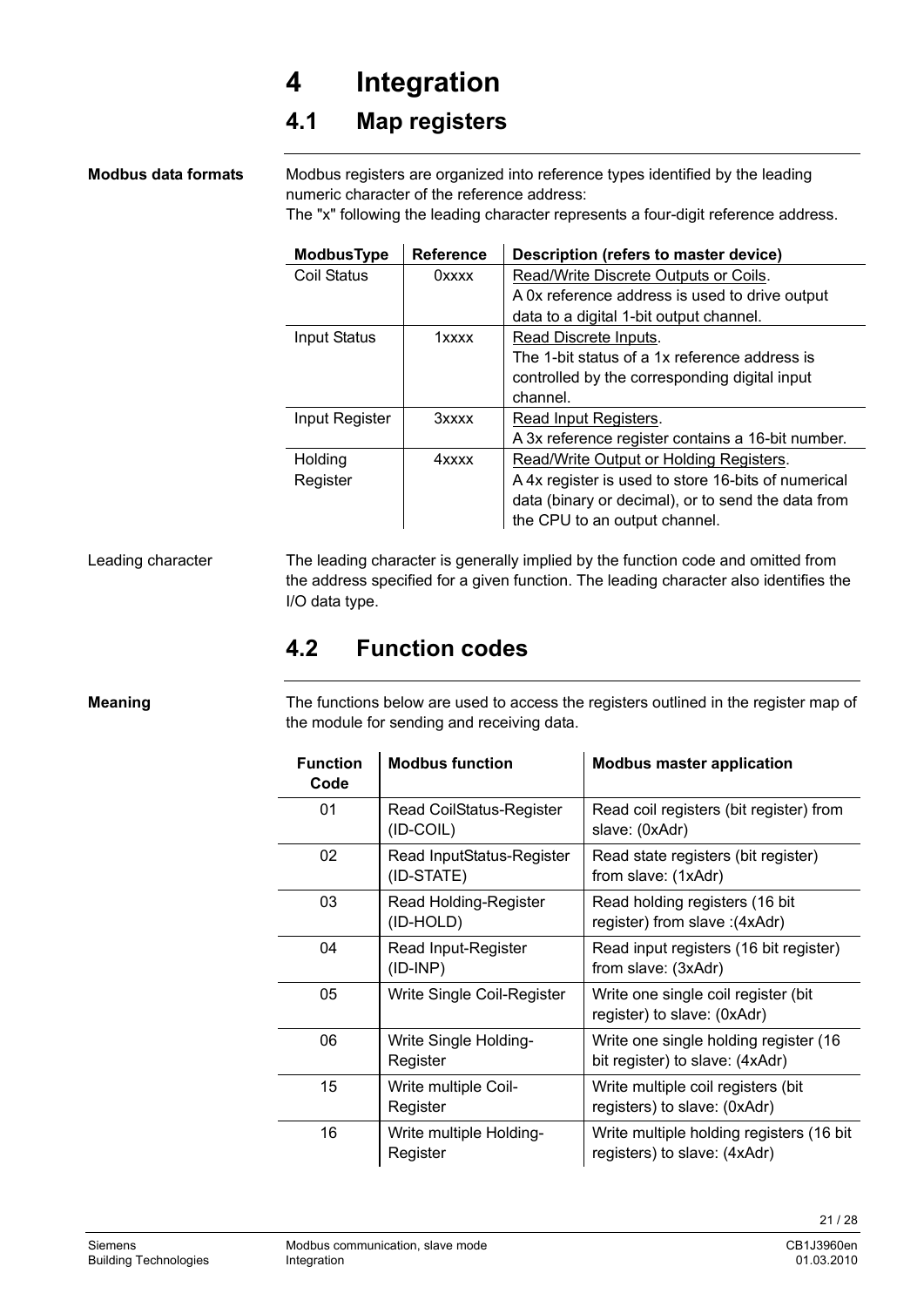# **4.3 Reference Modbus addresses**

| <b>Register restrictions</b>                            | The internal Modbus onboard the controller has limited number of registers. Input<br>and holding registers are limited to max 125 addresses. The Modbus<br>communication module can handle up to 1000 addresses. In some applications are<br>some of the reference addresses higher than 125 and it is then only possible to<br>access them via the Modbus communication module. |                                                                                                                                                                           |  |
|---------------------------------------------------------|----------------------------------------------------------------------------------------------------------------------------------------------------------------------------------------------------------------------------------------------------------------------------------------------------------------------------------------------------------------------------------|---------------------------------------------------------------------------------------------------------------------------------------------------------------------------|--|
| <b>Addresses used</b>                                   | All reference addresses from 0001-0125 for on-board and -1000 for module are<br>generated and can be accessed even if not listed. As a result, multiple<br>coils/registers can be forced/reset even if there is a gap between two reference<br>addresses.                                                                                                                        |                                                                                                                                                                           |  |
|                                                         | Do not read/write any addresses above 0125/1000. Doing so causes an exception<br>and communication fails.                                                                                                                                                                                                                                                                        |                                                                                                                                                                           |  |
|                                                         |                                                                                                                                                                                                                                                                                                                                                                                  | All address types starts with 1, and due to that some Master devices starts with 0<br>it's in that case necessary to subtract all addresses in the reference list with 1. |  |
| Use the right document<br>for the actual<br>application | The reference addresses are found in a separate document and are specific for the<br>actual application. All different applications, and in some cases also application<br>versions, have different reference addresses. The specific document for the actual<br>application must be used to see what reference addresses that are used.                                         |                                                                                                                                                                           |  |
| $\mathbf{i}$                                            | The actual application name and version can be found using the HMI. In some<br>cases it is also good to check the controller BSP version.                                                                                                                                                                                                                                        |                                                                                                                                                                           |  |
| See actual application                                  | Proceed as follows to see the actual application name and version:<br>On the HMI select Main Index > System overview > Application info >                                                                                                                                                                                                                                        |                                                                                                                                                                           |  |
|                                                         | Parameter                                                                                                                                                                                                                                                                                                                                                                        | Explanation / Example                                                                                                                                                     |  |
|                                                         | Application manufacturer                                                                                                                                                                                                                                                                                                                                                         | e.g. Siemens                                                                                                                                                              |  |
|                                                         | Application name and<br>version                                                                                                                                                                                                                                                                                                                                                  | e.g. STD_AHU_vX.XX                                                                                                                                                        |  |
|                                                         | Date                                                                                                                                                                                                                                                                                                                                                                             | Application creation date; can be changed by                                                                                                                              |  |
|                                                         |                                                                                                                                                                                                                                                                                                                                                                                  | application manufacturer                                                                                                                                                  |  |
|                                                         | Name                                                                                                                                                                                                                                                                                                                                                                             | e.g. plant name.                                                                                                                                                          |  |
|                                                         | <b>Street</b>                                                                                                                                                                                                                                                                                                                                                                    | e.g. plant address.                                                                                                                                                       |  |
|                                                         | City                                                                                                                                                                                                                                                                                                                                                                             | e.g. plant address.                                                                                                                                                       |  |
| See actual BSP version                                  | Proceed as follows to see the actual controller BSP version:<br>Log in to HMI using the password for level 4 (Service), default 2000.<br>Select Main Index > System overview > Target >                                                                                                                                                                                          |                                                                                                                                                                           |  |

| Parameter          | Explanation / Example        |
|--------------------|------------------------------|
| <b>BSP</b> version | Controller operating system. |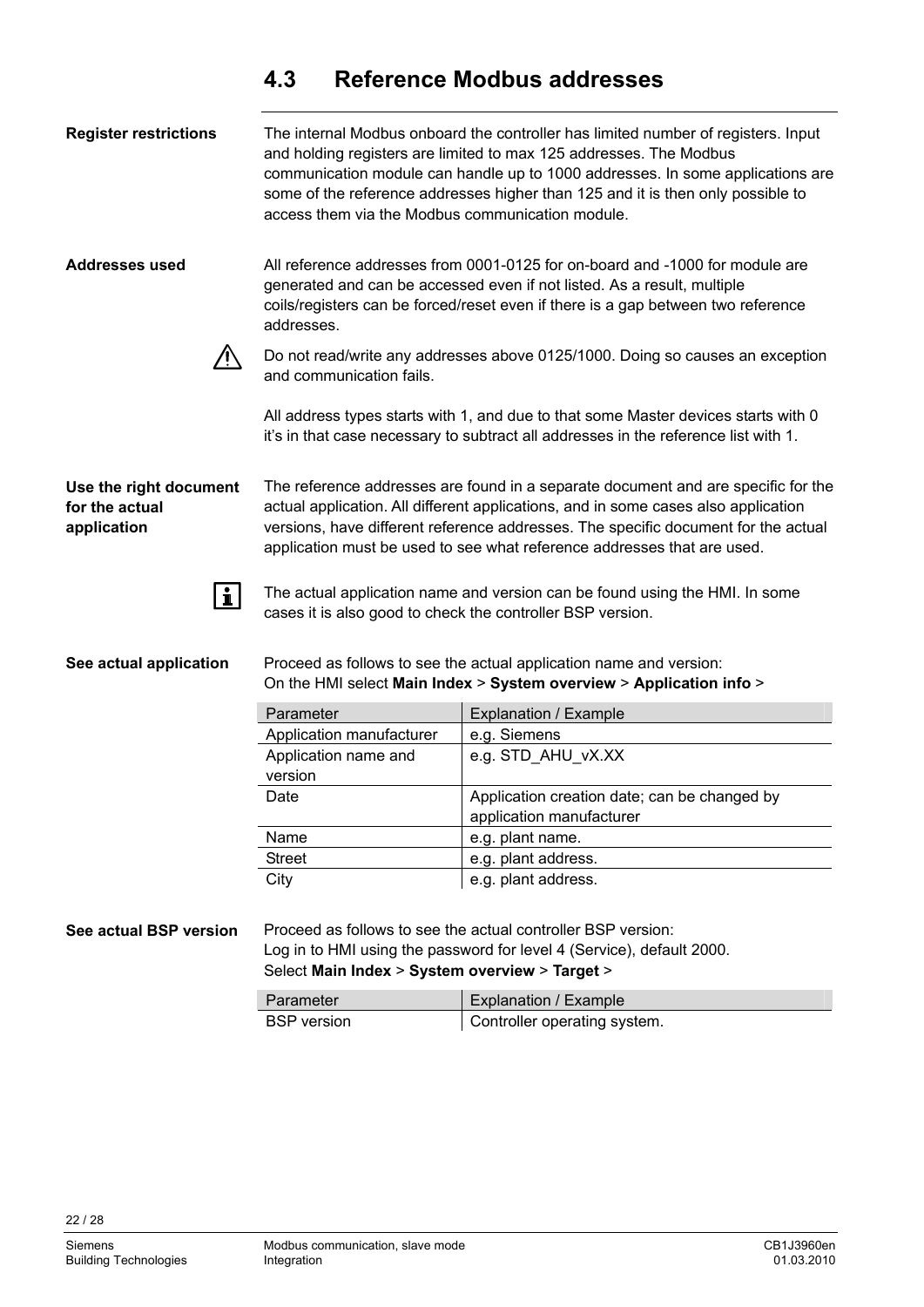**5 Other information 5.1 Troubleshooting, tips**  General things to check: Check the actual application version and controller BSP version before call any support. As a matter of principle, the controller must be restarted with "Reset required !!" or power off/on the controller after changing any settings to assume the data. Non-adherence to the following rules may result in communication errors: • The slave address must be unique in the network, valid addresses are from 1-247. Only reference addresses that are generated can be read/write, see chapter about reference addresses for more information about the specific application. All address types starts with 1, and due to that some Master devices starts with 0 it's in that case necessary to subtract all addresses in reference manual with 1. Observe the following for RS485 network design and structure: • Baud rate, parity and stop bits must match network and master. The 2-wire bus is NOT interchangeable and must be connected correctly. • In case of long distance and/or high baud rate, consider end-of-line resistors like 120 Ohms on both sides (according to RS485 rules). In Climatix this can be done via HMI. **General Modbus communication error RS485 network** 

**TCP/IP network** 

Observe the following for TCP/IP network design and structure:

- Check that the DHCP parameter is set to "Passive" if fixed IP address should be used.
- Try to ping the controller if the communication is not working. If the ping fails something is wrong in the network or the IP settings.
- Check that the defined TCP/UDP port is open in the firewall. For Modbus the TCP port 502 is used.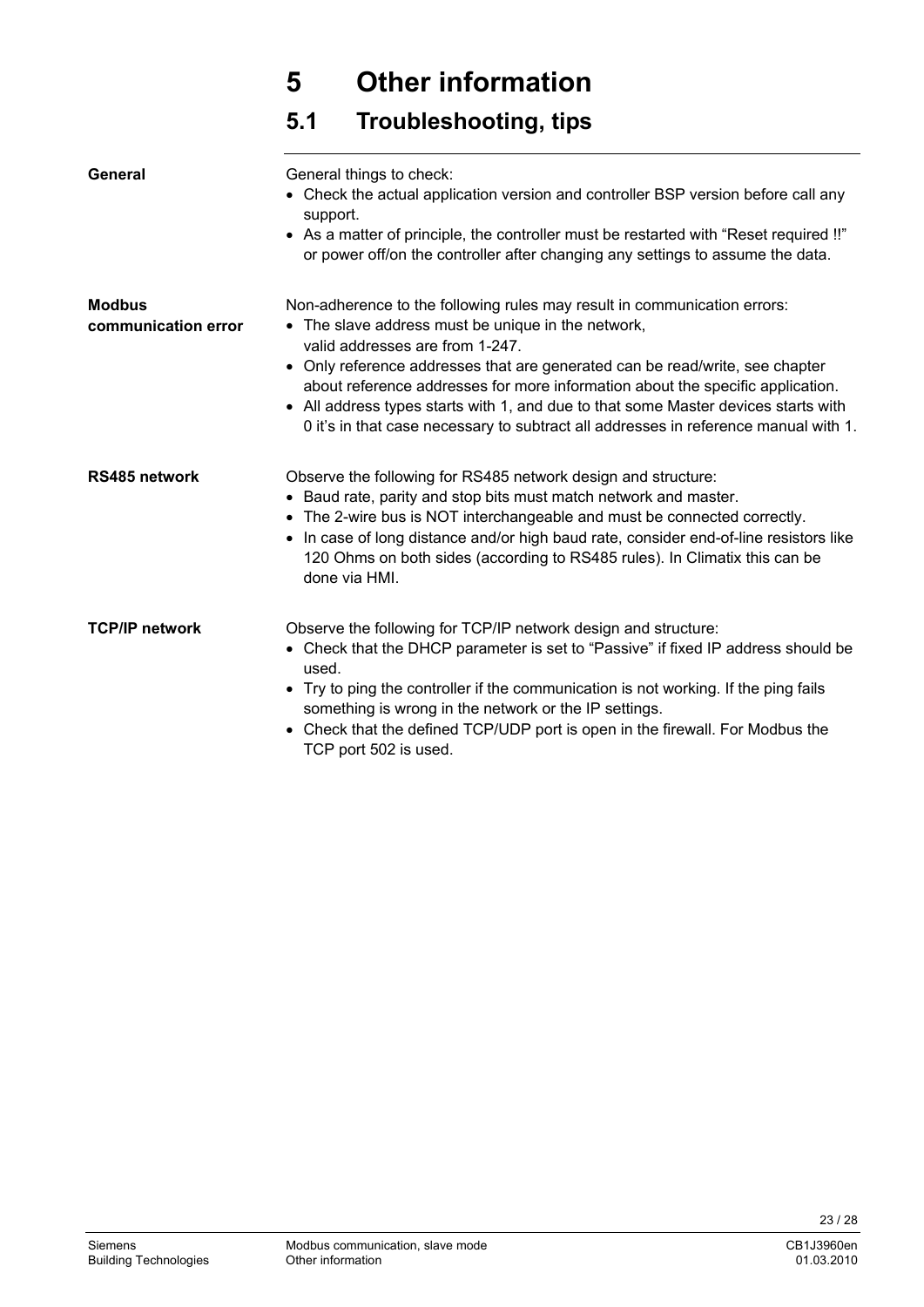# **5.2 FAQ on TCP/IP**

**TCPI/UDP ports** 

| Port number | <b>Type</b> | Used for                |
|-------------|-------------|-------------------------|
| 21          |             | <b>FTP</b>              |
| 23          | <b>UDP</b>  | Telnet/Ping             |
| 80          |             | Web                     |
| 502         | <b>TCP</b>  | Modbus                  |
| 4242        | <b>TCP</b>  | Scope, RemoteOPC TCP/IP |

**Network:** 

**Disconnected** 

Ping the communication module using the IP address to test communications:

| <b>Step</b>    | <b>Action</b>                                   |
|----------------|-------------------------------------------------|
| 1              | Select Start > Run on the Windows start bar:    |
|                | $\rightarrow$ The "Run" dialog box opens.       |
| $\overline{2}$ | Enter CMD and click OK:                         |
|                | $\rightarrow$ The "CMD.exe" DOS window opens.   |
| 3              | Enter C:\>ping XXX.XXX.XXX.XXX and press Enter: |
|                | $\rightarrow$ The ping result is displayed.     |
|                | Note! (XXX.XXX.XXX.XXX is the set IP address)   |

You are dealing with a network or IP settings error if pinging does not work.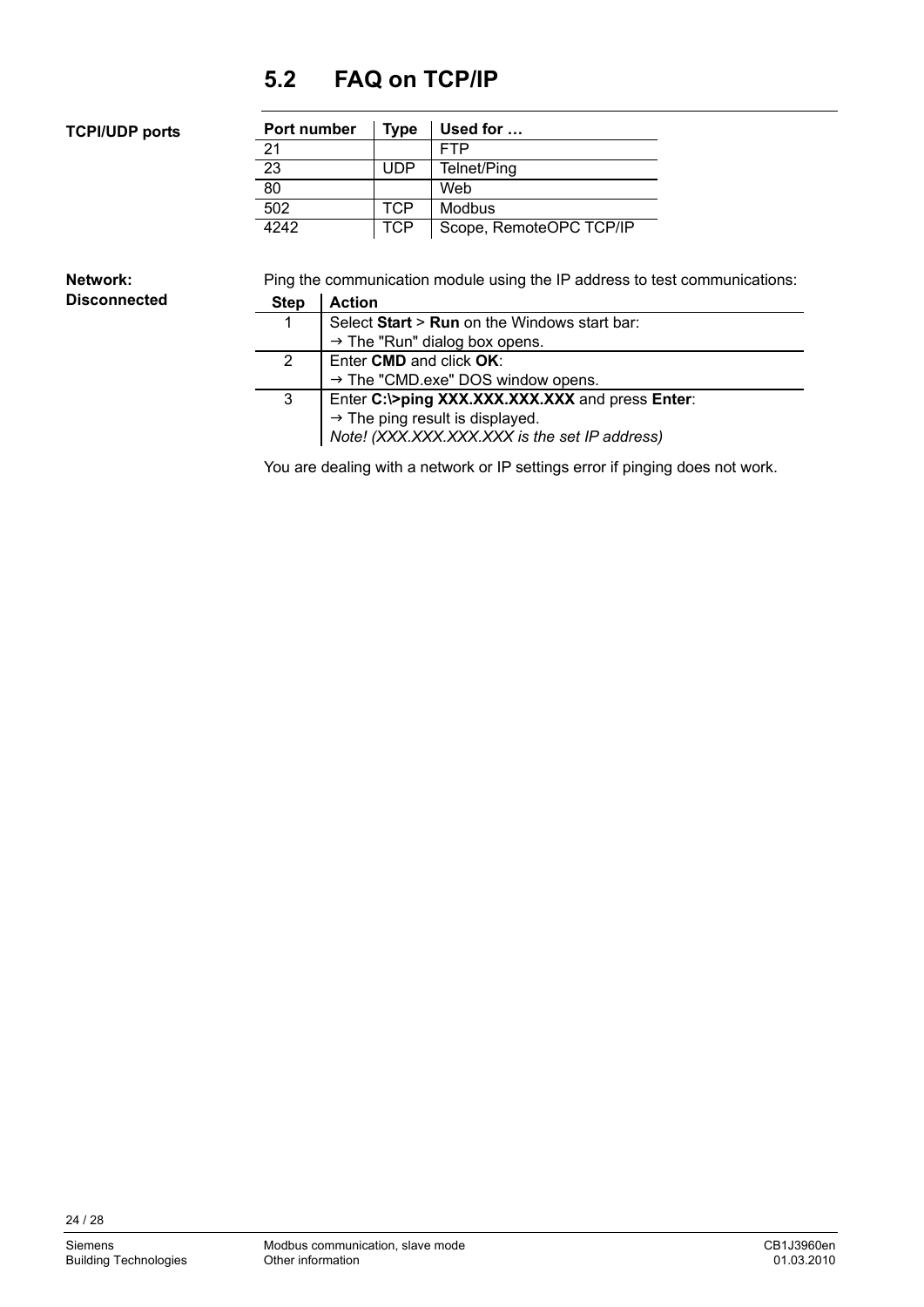# **5.3 Upgrade application or BSP via SD card**

#### **Situation**

The Climatix POL6XX controller and/or the Modbus communication module POL902 can in special cases be updated with new software.



**Prerequisite** 

To upgrade the following items are needed:

- SD card
- Application- and/or BSP files from the actual manufacturer

| File            | Used for                                   |
|-----------------|--------------------------------------------|
| POL8196.hex     | Modbus Communcation module, POL902, BSP    |
| POL63x.hex      | Controller, POL63x, BSP*                   |
| MBRTCode.bin    | Controller, POL63x, Application*           |
| OBH.bin         | Controller, POL63x, Communication mappings |
| HMI/HMI4Web.bin | Controller, HMI structure                  |

\* These files may set all settings in the controller to default!

 $\overline{\mathbf{i}}$ 

All settings can be saved to the SD card before the upgrade and then loaded again after the upgrade.

The upgrade procedure and how to save/load all settings are not described in this manual. See basic documentation for the specific product depending of what upgrade is needed. **Upgrade procedure**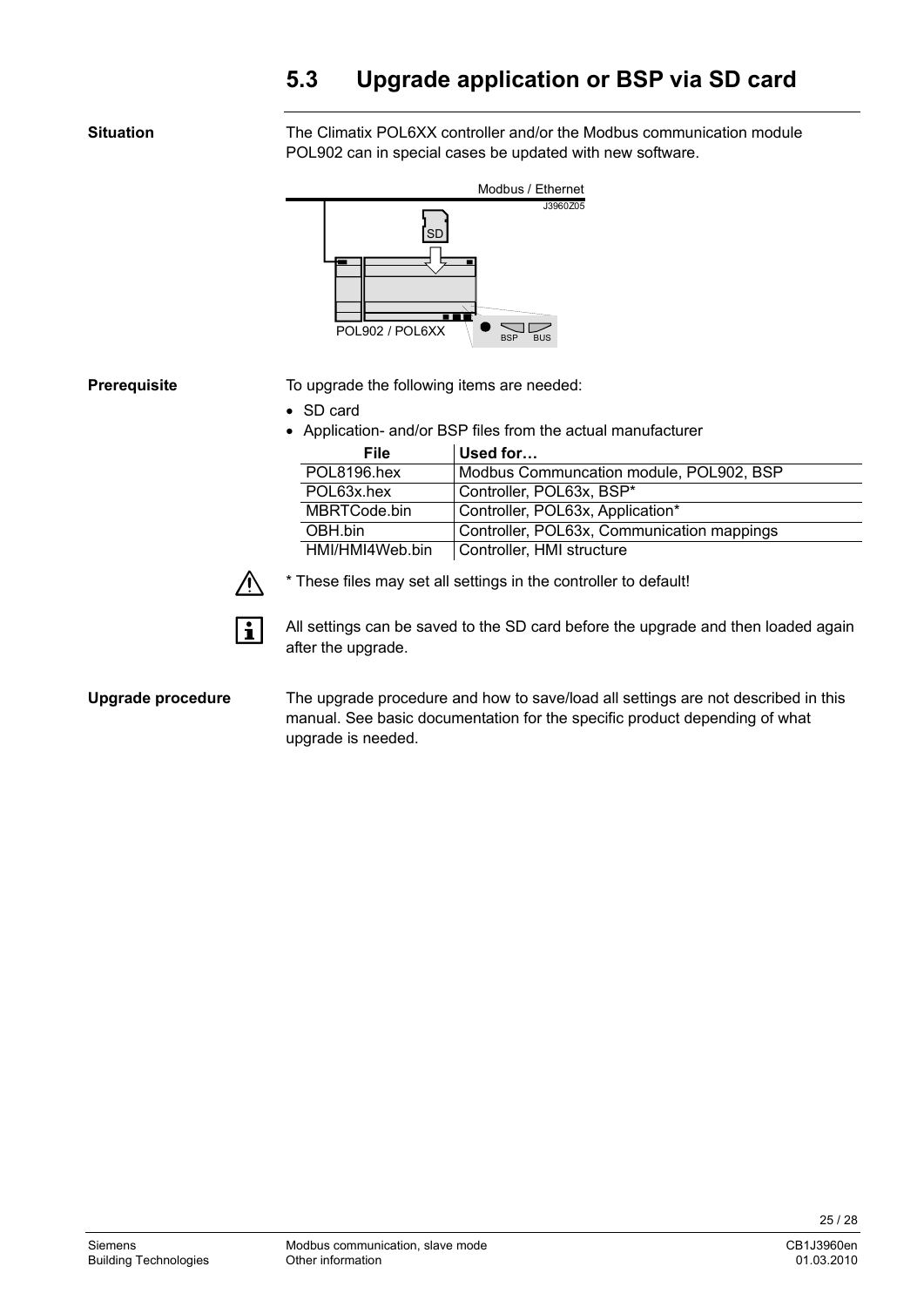# **5.4 Override I/Os via communication**

| Preamble                 |                |                                              | Some inputs can be overridden via Modbus, see reference addresses. However<br>these inputs must first be setup for this before it works. Inputs can work, only via<br>hardware, only via communication or as a combination. |
|--------------------------|----------------|----------------------------------------------|-----------------------------------------------------------------------------------------------------------------------------------------------------------------------------------------------------------------------------|
| Prerequisite             |                |                                              | Input must first be enabled and hardware place selected in configuration.                                                                                                                                                   |
| <b>Configuration via</b> |                | Proceed as follows to select input handling: |                                                                                                                                                                                                                             |
| operator unit            | <b>Step</b>    | <b>Action</b>                                |                                                                                                                                                                                                                             |
|                          | $\mathbf{1}$   |                                              | Log in to HMI using the password for level 4 (Service), default 2000.                                                                                                                                                       |
|                          | $\overline{2}$ |                                              | Select Main Index > Unit > Inputs > Element group > Element ><br>Example Main Index > Unit > Inputs > Temperatures > Outside temp >                                                                                         |
|                          | 3              |                                              | Select Special settings > Value selector, see selections below                                                                                                                                                              |
|                          | Parameter      | Range                                        | Function                                                                                                                                                                                                                    |
|                          | Value          |                                              | Select valid input value for the application:                                                                                                                                                                               |
|                          | selector       | - Hardware                                   | - Value on hardware input.                                                                                                                                                                                                  |
|                          | (Digital       | - Comm                                       | - Value from communications.                                                                                                                                                                                                |
|                          | inputs)        | - And.                                       | $-$ The input is 1, if the value on the hardware input                                                                                                                                                                      |
|                          |                |                                              | and the value from communications $= 1$ . Alarm                                                                                                                                                                             |
|                          |                |                                              | triggers, if one of the two values is invalid.                                                                                                                                                                              |
|                          |                | $-$ Or.                                      | - The input is 1, if the value on the hardware input                                                                                                                                                                        |
|                          |                |                                              | or the value from communications $= 1$ . Alarm                                                                                                                                                                              |
|                          |                |                                              | triggers, if one of the two values is invalid.                                                                                                                                                                              |
|                          |                | - PreferedHW                                 | - Value on hardware input has priority. The value                                                                                                                                                                           |
|                          |                |                                              | from communications assumed if invalid. Alarm                                                                                                                                                                               |
|                          |                |                                              | triggers, if both values are invalid.                                                                                                                                                                                       |
|                          |                | - PrefComm                                   | - Value from communications has priority. The                                                                                                                                                                               |
|                          |                |                                              | value from hardware input assumed if invalid.                                                                                                                                                                               |
|                          |                |                                              | Alarm triggers, if both values are invalid.                                                                                                                                                                                 |
|                          | Value          |                                              | Select valid input value for the application:                                                                                                                                                                               |
|                          | selector       | - Hardware                                   | - Value on hardware input.                                                                                                                                                                                                  |
|                          | (Analog        | - Comm                                       | - Value from communications.                                                                                                                                                                                                |
|                          | inputs)        | - Average                                    | - Average from the values on hardware input and                                                                                                                                                                             |
|                          |                |                                              | from communications. Alarm triggers, if one of                                                                                                                                                                              |
|                          |                |                                              | the two values is invalid.                                                                                                                                                                                                  |
|                          |                | Minimum                                      | - Lowest value from the values on hardware input                                                                                                                                                                            |
|                          |                |                                              | and from communications. Alarm triggers, if one<br>of the two values is invalid.                                                                                                                                            |
|                          |                | Maximum.                                     | - Highest value from the values on hardware input                                                                                                                                                                           |
|                          |                |                                              | and from communications. Alarm triggers, if one                                                                                                                                                                             |
|                          |                |                                              | of the two values is invalid.                                                                                                                                                                                               |
|                          |                | - PreferedHW                                 | - Value on hardware input has priority. The value                                                                                                                                                                           |
|                          |                |                                              | from communications assumed if invalid. Alarm                                                                                                                                                                               |
|                          |                |                                              | triggers, if both values are invalid.                                                                                                                                                                                       |
|                          |                | PrefComm                                     | - Value from communications has priority. The                                                                                                                                                                               |
|                          |                |                                              | value from hardware input assumed if invalid.                                                                                                                                                                               |
|                          |                |                                              | Alarm triggers, if both values are invalid.                                                                                                                                                                                 |
|                          |                |                                              |                                                                                                                                                                                                                             |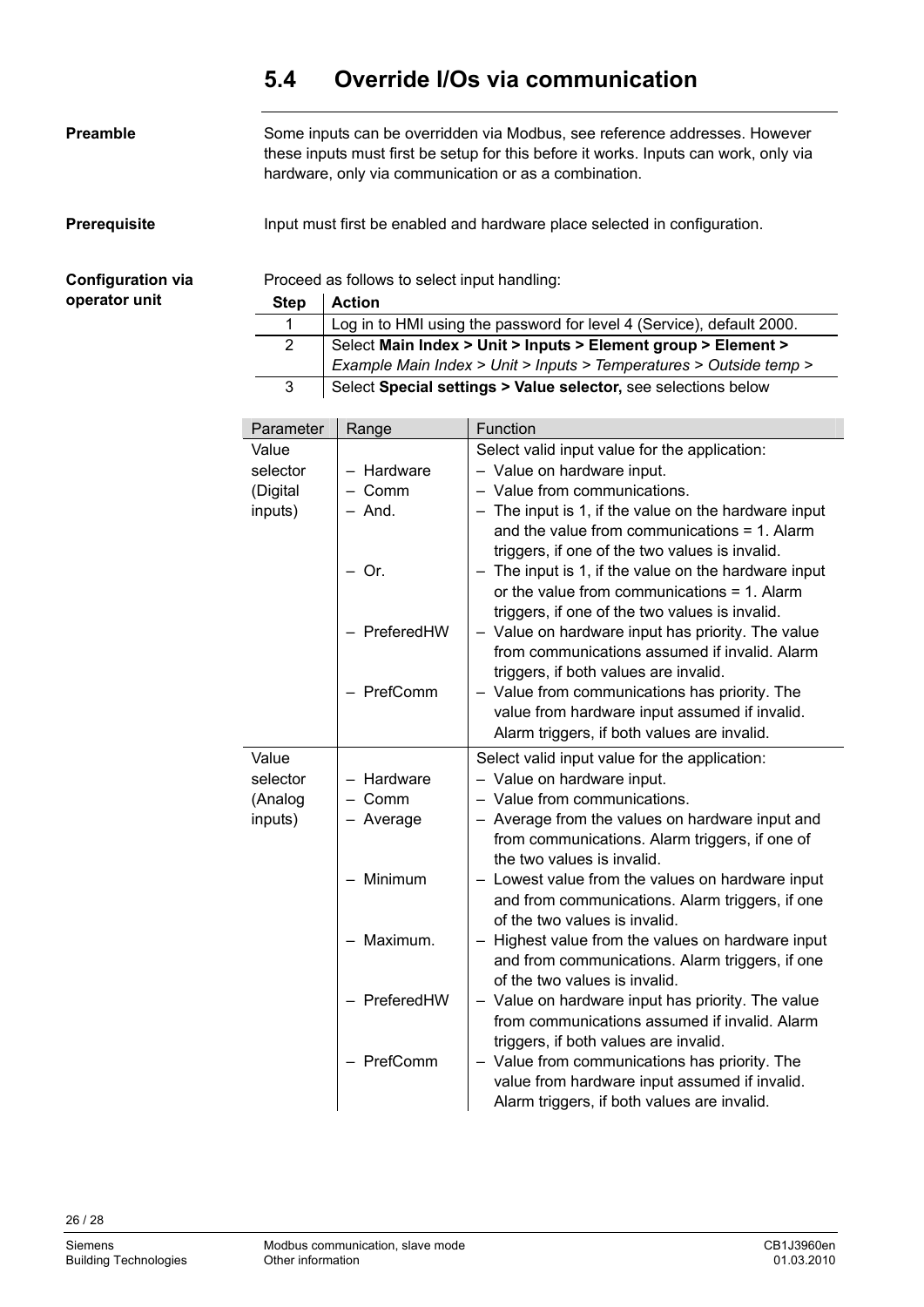# **Index**

### **A**

### **B**

### **C**

| Commission internal Modbus RTU 14 |  |
|-----------------------------------|--|
|                                   |  |
|                                   |  |

# **D**

# **F**

| п. |  |
|----|--|

### **M**

# **Q**

# **R**

## **S**

### **T**

### **U**

|--|